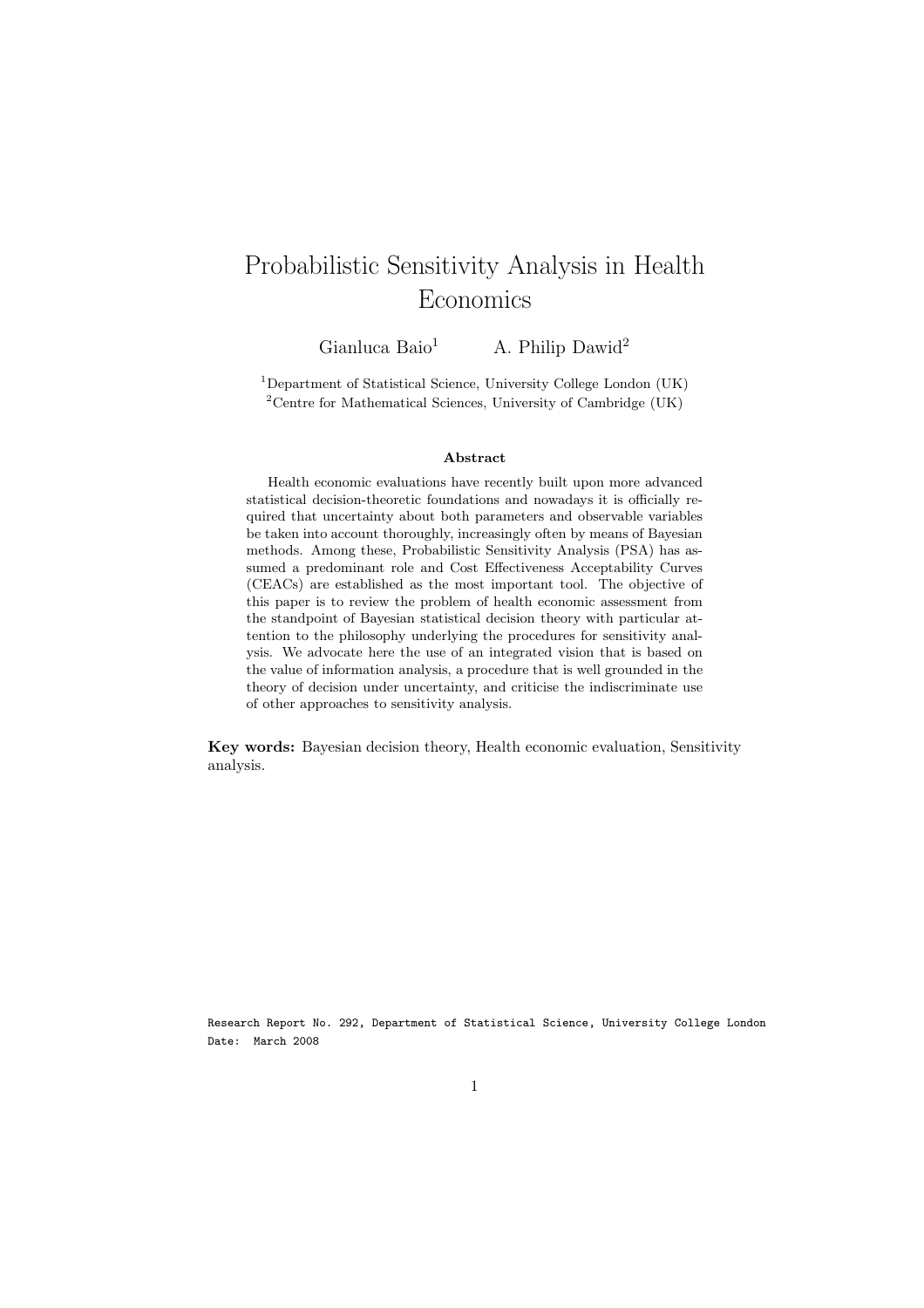# 1 Introduction

Health economic evaluations have recently built upon more advanced statistical decision-theoretic foundations and nowadays it is officially required that uncertainty about both parameters and observable variables be taken into account thoroughly, increasingly often by means of Bayesian methods (Briggs 2001, O'Hagan and Stevens 2001, O'Hagan et al. 2001, Parmigiani 2002b, Spiegelhalter and Best 2003, Spiegelhalter et al. 2004). Consequently, sensitivity analysis has become a major part of any new drug approval or reimbursement files and is explicitly required by organisations such as NICE in the UK (Claxton et al. 2005).

This issue has been addressed under two somehow different but complementary perspectives in the health economics literature. On the one hand, much of the work in the late 1990s and in the early years of the new millennium has been devoted to justify sensitivity analysis on the grounds that the so-called "second order uncertainty" (*i.e.* that deriving from the decision maker's imperfect knowledge of the population parameters) played a major role in the final economic assessment. This was in line with the development of Bayesian methods for cost effectiveness analysis, and produced many specific indicators widely used to report the results of sensitivity analysis.

At the same time, a second point of view was developed more in line with the theory of statistical decision making, which included formally not only an analysis of the cost effectiveness properties of a given intervention, but also a scheme of prioritising future research. In this framework, the uncertainty about the components of the economic model has to be taken into account with reference to the possibility of reviewing the current decision as to which intervention should be selected, in light of new evidence becoming available.

The objective of this paper is to review the problem of health economic assessment from the standpoint of Bayesian statistical decision theory, with specific attention to the philosophy underlying the procedures for sensitivity analysis. In particular, in line with a few recent contributions to the literature, we advocate here the use of an integrated vision that is based on the value of information analysis, a procedure that is well grounded in the theory of decision under uncertainty, and criticise the indiscriminate use of other approaches to sensitivity analysis.

## 2 Framework

We consider a collection of *experimental units*, labelled by i. We can apply an intervention  $t \in \{0, 1\}$ , say) to any unit, and observe a (possibly multivariate) response,  $Y_i$ . The unit i might itself be a population, and the treatment t some population-level policy intervention. Sometimes, though not always, the relevant population-level response  $Y_i$  would be an average, or other summary, of individual-level responses within that population.

We wish to decide which treatment to apply to a new unit  $i'$ , judged as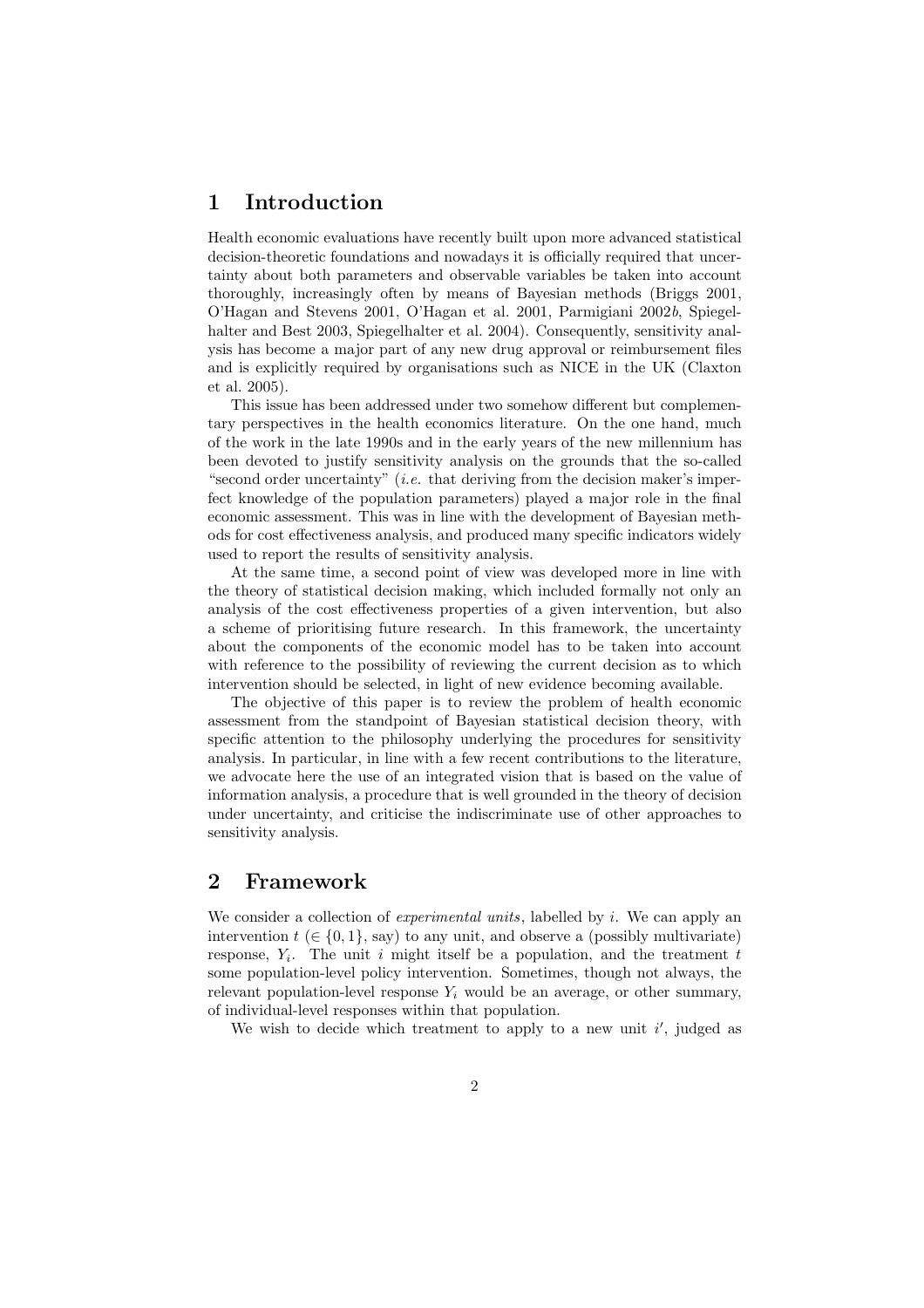similar, or exchangeable (de Finetti 1974), with all the others receiving the same treatment. In other words, the joint subjective distribution of all the  $Y_i$ 's can be regarded as produced as follows. First let a random pair of distributions  $\Pi = (\Pi^0, \Pi^1)$  have some (subjective) random joint law  $\mathcal{L}$ . Conditionally on the values  $\boldsymbol{\pi} = (\pi^0, \pi^1)$  of  $\Pi$ , generate each  $Y_i$  independently, with distribution  $\pi^t$ if unit  $i$  received treatment  $t$ .

For the sake of simplicity, we would typically regard the components of the pair  $\Pi$  as taking values in some parametric family of distribution-pairs of the form  $\mathcal{P} = \{p(\cdot | \theta^t)\}\$ , indexed by a vector of variation-independent parameters  $\boldsymbol{\theta} = (\theta^0, \theta^1)$ , where the (subjective) law  $\mathcal L$  of  $\Pi$  can be represented by a joint prior density  $\lambda(\theta)$  for the parameter-pair  $\Theta = (\Theta^0, \Theta^1)$  — a similar general framework has also been described by O'Hagan and Stevens (2001).

Note that we can not identify the distribution  $\lambda$  from data. But given extensive empirical evidence, we can discover the realised value  $\theta$  of  $\Theta$ , and thus the realised pair  $\boldsymbol{\pi} = (p(\cdot | \theta^0), p(\cdot | \theta^1))$ . This consideration is instrumental to the procedures of sensitivity analysis to parameters uncertainty — cfr.  $\S 4$ .

### 2.1 Decision making in health economics

The problem of allocating the best treatment to the new unit  $i'$  is a typical example of decision making under uncertainty, generated by the imperfect knowledge of the random quantities  $(Y, \Theta)$ , as well formalised by Parmigiani (2002b) in the medical setting (for a more general discussion, see Raiffa 1968).

We take the standpoint of a governing body who is responsible for guidance on the implementation of alternative interventions for specific public health matters. Typically, a standard programme will be available and a new one is suggested to replace it, perhaps partially or only on specific sub-populations of individuals.

For each possible intervention  $t$ , patient-level data, for instance produced by a set of randomised trials or observational studies, will generally be available in the form  $\mathcal{D}^t = \{y_i : i = 1, \ldots, n_t\}$ . We shall generally refer to the whole set of background information as  $\mathcal{D} = \bigcup_t \mathcal{D}^t$ , and for the sake of simplicity consider only the situation where  $t = 0, 1$ .

The overall value of applying treatment t and obtaining response  $y$  is given by a utility  $u(y, t)$ . A common form of utility is the *net benefit* (Stinnett and Mullahy 1998)

$$
u(y,t) = ke - c.\t\t(1)
$$

Here e (typically a function of y only) denotes the realised benefit, suitably measured for instance in terms of Quality Adjusted Life Years (QALYs), while c (which might depend on y as well as t) is the realised cost; k is a "willingness" to pay" parameter used to put cost and benefits on the same scale. The main advantage of the net benefit over other forms of utility function is its linearity in  $(e, c)$ , which allows a simple interpretation and easier calculations.

Notice though that its extensive use in the health economics literature is dictated purely by this pragmatical reason. In principle, other choices might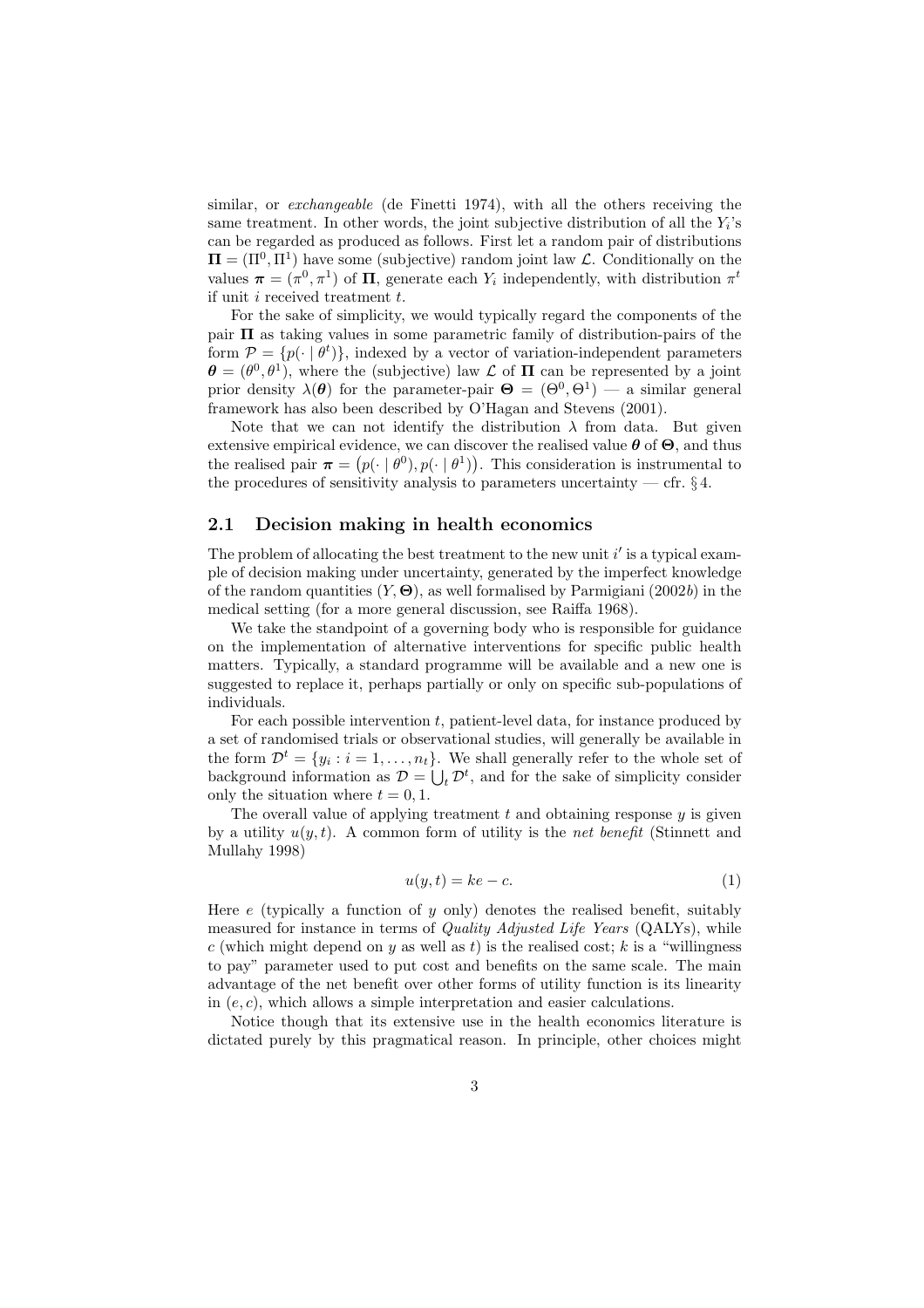be more indicated: for example, the net benefit presupposes that the decision maker is *risk neutral*, which is not always the case in health policy problems (Koerkamp et al. 2007). Therefore, other forms of utility could be used instead, in order to explicitly include a measure of risk aversion.

According to the precepts of Bayesian decision theory and on the basis of the current data  $\mathcal{D}$ , the quality of the future decision  $t$  is the expected utility

$$
\mathcal{U}^{t} := \mathbb{E}[u(Y, t) | \mathcal{D}]]
$$
  
=  $\int d\theta^{t} \lambda^{t} (\theta^{t} | \mathcal{D}) \int dy p(y | \theta^{t}) u(y, t)$  (2)

0 .

where  $\lambda^t(\cdot)$  is the marginal prior (*i.e.* conditional on the background information) density of the random quantity  $\Theta^t$ . The expected utility is obtained averaging over the uncertainty in both population ("objective") and parameters ("subjective") domains.

We would choose the intervention  $t$  to maximise  $\mathcal{U}^t$ : equivalently, we choose  $t = 1$  if (and, henceforth ignoring ties, only if) EIB  $> 0$ , where

$$
EIB := \mathcal{U}^1 - \mathcal{U}^0
$$

is the expected incremental benefit (of treatment 1 over treatment 0). Notice that using the net benefit as the utility function, the EIB is more precisely a function of k (here we consider this dependence only implicitly, though).

The overall utility is obtained as:

$$
\mathcal{U}^* := \max_t \mathcal{U}^t
$$
  
= max {EIB, 0} +  $\mathcal{U}$ 

### 2.2 Cost effectiveness analysis

The objective of health economic evaluations is to compare the population expected performance of the interventions along the two dimensions of interests, i.e. the cost and the benefits. In particular, we can define the increment in mean effectiveness

$$
\Delta_e \quad := \quad \mathrm{E}[e \mid \theta^1] - \mathrm{E}[e \mid \theta^0]
$$

and the increment in mean cost

$$
\Delta_c := \mathbf{E}[c \mid \theta^1] - \mathbf{E}[c \mid \theta^0].
$$

When the net benefit is used as the utility function, then the cost effectiveness analysis is focused on the estimation of

$$
EIB = E[k\Delta_e - \Delta_c] = kE[\Delta_e] - E[\Delta_c]
$$

where the expectations are now over the subjective distribution of  $\theta$ .

Apparently, any uncertainty over the values of  $\theta$ , and hence of  $(\Delta_e, \Delta_c)$  does not influence the decision process. But is this appropriate?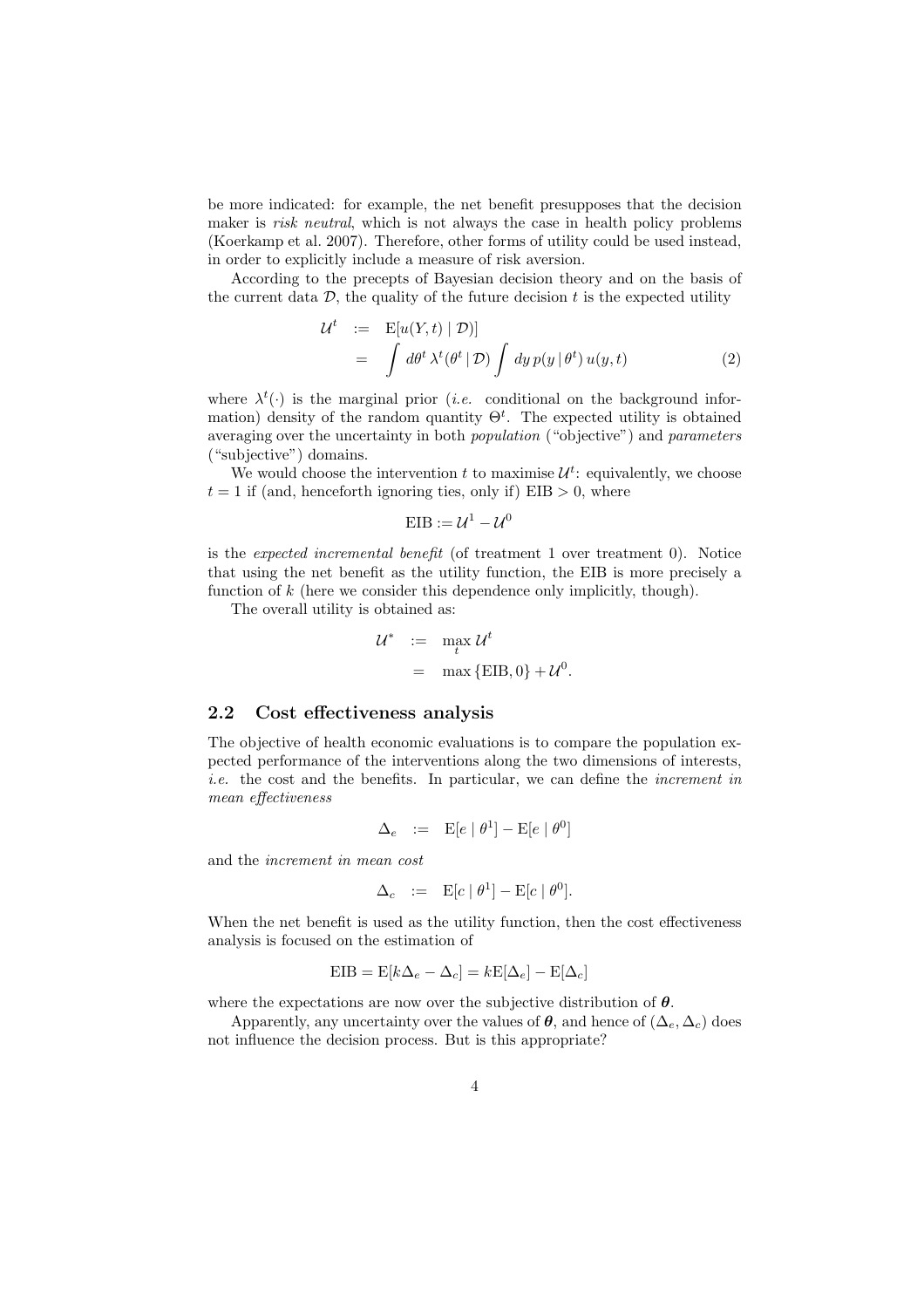# 3 Sensitivity Analysis

The definition of the expected utility shows explicitly how, under the Bayesian approach, both individual variations and uncertainty in the value of the parameters are averaged out. From the decision-theoretic point of view, the identification of the overall utility is all that is needed to reach the best decision given the current state of knowledge available to the decision maker. This point has been argued by Claxton (1999b) in the context of health economics.

However, implementing an intervention is typically associated with some risks such as the irreversibility of investments; for this reason, it has been advocated in the literature that health economic evaluations should be subject to some form of Sensitivity Analysis (SA), in order to quantify and qualify the uncertainty underlying the decision process.

Formally, SA is defined in the risk assessment literature as the study of "how uncertainty in some model output can be apportioned, qualitatively or quantitatively, to different sources of uncertainty in the model input" (Saltelli et al. 2004). Parmigiani (2002b) recognises three different forms of SA.

Marginalisation is implicit in Bayesian decision-theoretic procedures, such as the one descibed in  $\S 2.1$ ; the relevant input can be represented by the value of the parameters of the model, Θ, whereas the output is the future healtheconomic outcomes on some reference unit,  $Y_{i'}$ . The uncertainty in all the random quantities is accounted for by the computation of the expected utilities, that are used to determine the optimal decision, but is not analysed separately.

The second form of SA is *Scenario Analysis* (sometimes referred to as *Deter*ministic Sensitivity Analysis, DSA). In this case, the experimenter selects a list of interesting values for (some of) the parameters of the model and evaluates the expected outcomes under all these different scenarios. This procedure is easy to implement when the number of parameters involved is relatively small. However, it fails to consider the possible correlation or the underlying uncertainty about the parameters of interest, only focusing on a set of arbitrarily chosen values, regardless on the likelihood of each of them occurring in reality.

These limitations can be overcome by Probabilistic Sensitivity Analysis (PSA), a procedure in which all input parameters are considered as random quantities and therefore are associated with a probability distribution that describes the state of science *(i.e.* the background knowledge of the decision maker). This method is clearly in line with the Bayesian analysis, but instead of marginalising out uncertainty in the parameters, PSA is based on a simulation approach (Doubilet et al. 1985). For each iteration  $s = 1, \ldots, S$ , a value  $\hat{\boldsymbol{\theta}}_{(s)}$  is simulated from the distribution  $\lambda(\theta | \mathcal{D})$ . The decision analysis is then conducted using that specific value  $as \text{ if this were the realised one.}$  The resulting variability in the expected utilities and the influence of each component of  $\theta$  can then be suitably summarised. Much of the recent theoretical work has been devoted specifically to this issue (Briggs et al. 2002, Parmigiani 2002a, O'Hagan et al. 2004, Claxton et al. 2005, Griffin et al. 2006, O'Hagan et al. 2006).

Another reason why PSA plays a major role in health economic evaluation is, as suggested among others by Briggs et al. (2006), that public health or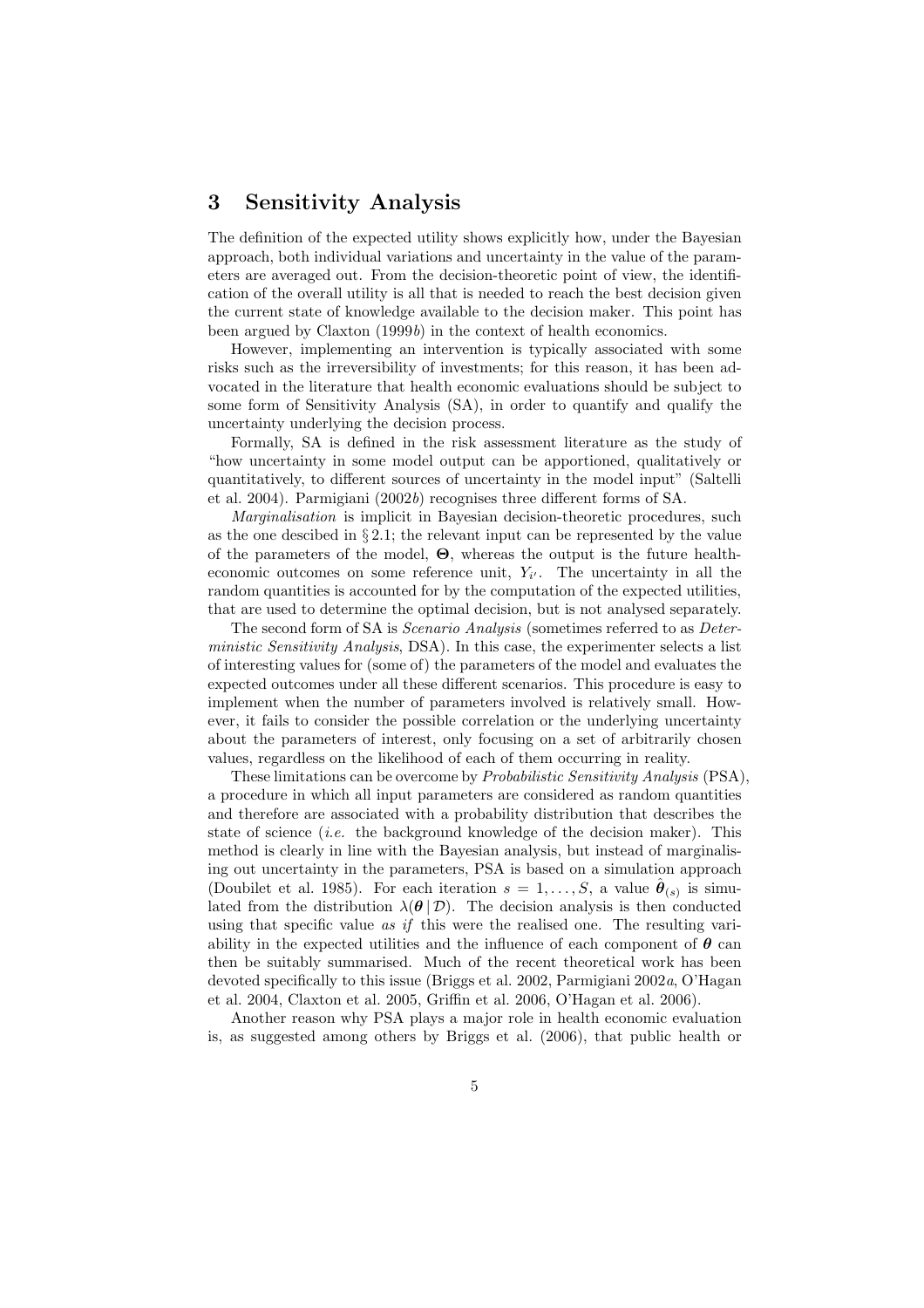programme guidance are usually developed as a two-stage, sequential problem. If gathering additional data to supplement the background information  $D$  is not an option, the decision maker must choose whether to keep the standard programme  $t = 0$ , or to switch to the new one on the basis of some suitable cost-effectiveness measure of utility (e.g. the net benefit). According to  $(2)$ , this evaluation will be based on the predictive distribution of some future outcomes y, conditionally on D.

Conversely, if deferring the final decision in order to gather more data is an available option, then the standard intervention  $t = 0$  will be typically maintained while additional evidence  $\mathcal E$  is collected. Once this is available, the analysis can be updated and the utility for each possible intervention will be based on a posterior density of the parameters of interest  $\lambda^t(\theta^t | \mathcal{D}, \mathcal{E})$ , which will induce a predictive distribution for some other future outcomes  $z$  (generally of the same nature as  $y$ ).

Clearly, the option of postponing the decision on cost effectiveness is associated with extra sampling costs. Therefore, it is crucial to assess the impact of this uncertainty on the final decision. A graphical representation of this sequential process is depicted in Figure 1, using a decision tree. In the next two sections we discuss the implementation of PSA according to this framework.



Figure 1: A decision tree representation of the sequential problem of health economic evaluations

## 4 PSA of parameters uncertainty

Let us consider the situation depicted in Figure 1 and assume that, after observing the evidence  $\mathcal{E}$ , the posterior distribution of the parameters is close to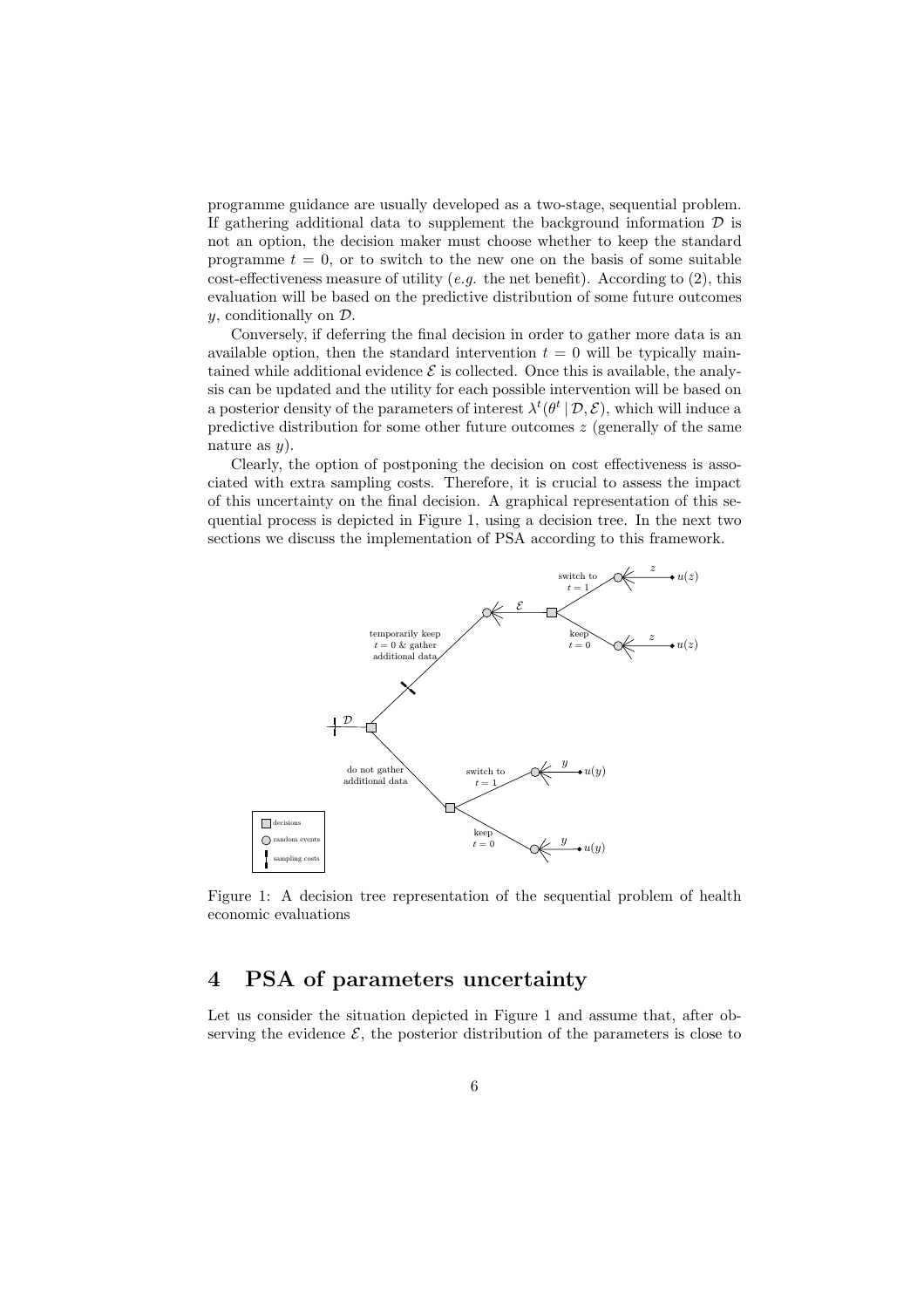a one-point distribution at the true value: in this case, we shall have effectively learned the realised value  $\theta$  of  $\Theta$ , *i.e.* our uncertainty on the knowledge domain will be resolved.

Now, adopting the intervention t our expected utility will be  $U(\theta^t)$ , where

$$
U(\theta) := \mathbf{E}[u(Z, t) | \mathcal{D}, \mathcal{E}, \theta]
$$
  
= 
$$
\int dz \, p(z | \theta) \, u(z, t).
$$
 (3)

Consequently, we would choose treatment  $t = 1$  if  $U(\theta^1) > U(\theta^0)$ , or equivalently if  $IB(\theta) > 0$ , where

$$
IB(\boldsymbol{\theta}) := U(\theta^1) - U(\theta^0)
$$
\n<sup>(4)</sup>

is the *incremental benefit* under parameter-pair  $\theta$ . When the net benefit is used as the utility function, IB( $\theta$ ) =  $k\Delta_e - \Delta_c$ .

The overall "known-distribution" utility is then

$$
U^*(\boldsymbol{\theta}) := \max_t U(\theta^t)
$$
  
= 
$$
\max\{\text{IB}(\boldsymbol{\theta}), 0\} + U(\theta^0).
$$

We note also that

$$
\mathcal{U}^t = \int d\theta \,\lambda^t(\theta^t \,|\, \mathcal{E}) \, U(\theta^t) \qquad \text{and} \qquad \text{EIB} = \int d\theta \,\lambda(\theta \,|\, \mathcal{E}) \,\text{IB}(\theta).
$$

However, the expectation of the "known distribution" utility calculated with respect to the posterior distribution of the parameters

$$
\mathcal{V}^* := \int d\boldsymbol{\theta} \,\lambda(\boldsymbol{\theta} \mid \mathcal{E}) \, U^*(\boldsymbol{\theta})
$$

is *not* equivalent to the overall utility  $\mathcal{U}^*$ .

Obviously, in general we shall not be able to learn the value of the parameter  $\Theta$  with certainty and the observation of additional evidence  $\mathcal E$  will only be able to reduce our uncertainty on the parameters. Consequently, some indicator is required to adequately describe the difference between the ideal and the actual decision process.

### 4.1 PSA in practice: an example

Suppose we set up a simple fictional model of the following form. We assume that the (suitably measured) health economic response  $y = (e, c \mid \boldsymbol{\theta}^t, \mathbf{S}^t) \sim$  $\mathcal{N}(\boldsymbol{\theta}^t, \mathbf{S}^t)$ , where  $\boldsymbol{\theta}^t = (\theta_e^t, \theta_c^t)$  and  $\mathbf{S}^t$  is the population covariance matrix. This is probably the most basic model assuming dependence in  $(e, c)$  — see for instance van Hout et al. (1994). In fact, real-world health economic models are much more complex, but the results that we show throughout the paper using this simple structure are replicable with different distributional assumptions.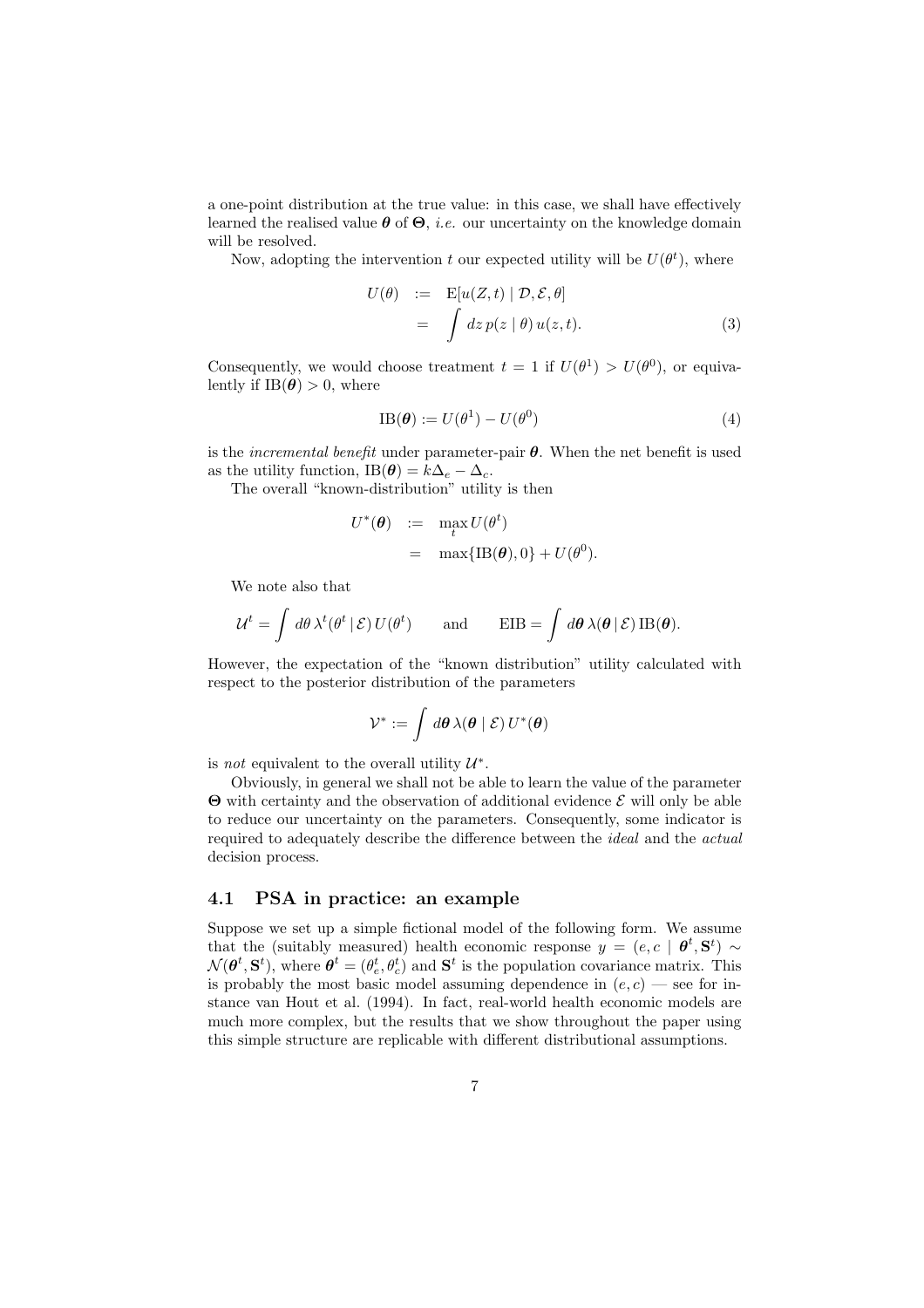Based on some relevant prior knowledge, we can define a subjective prior distribution  $\lambda(\theta | \mathcal{D})$  on the parameters, say for the sake of simplicity  $(\theta^0, \theta^1 | \mathcal{D})$  $(\boldsymbol{\mu}, \boldsymbol{\Sigma}) \sim \mathcal{N}(\boldsymbol{\mu}, \boldsymbol{\Sigma}).$  Here,  $\boldsymbol{\mu} = (\boldsymbol{\mu}^0, \boldsymbol{\mu}^1)$ , with  $\boldsymbol{\mu}^t = (\mu_e^t, \mu_c^t)$ . Also, for the moment we assume no correlation structure, so that  $\Sigma$  is a diagonal matrix. We suppose further that the values of the hyper-parameters are known, and such that the induced distribution for  $(\Delta_e, \Delta_c)$  has the following properties:  $E(\Delta_c) = sd(\Delta_c) = £11,000$ ;  $E(\Delta_e) = sd(\Delta_e) = 0.5$  QALYs. Obviously, the absence of correlation for the components of  $\theta$  implies that Corr( $\Delta_c, \Delta_e$ ) = 0. To make this constraints hold, one suitable choice is to set  $\mu^0 = (0.5; 11,000)$ ,  $\mu^1 = (1; 22,000)$  and  $\Sigma = diag(0.15; 60 \times 10^5; 0.1; 61 \times 10^5)$ .

| Simulated parameters                |                          |                          |                          |                          | Expected utility*          |                             | Incremental           |
|-------------------------------------|--------------------------|--------------------------|--------------------------|--------------------------|----------------------------|-----------------------------|-----------------------|
| Iter                                | $\hat{\theta}^1$<br>e(s) | $\hat{\theta}^1$<br>c(s) | $\hat{\theta}^0$<br>e(s) | $\hat{\theta}^0$<br>c(s) | $U(\boldsymbol{\theta}^1)$ | $^r(\boldsymbol{\theta}^0)$ | benefit IB $(\theta)$ |
|                                     | 0.945                    | 23,100                   | $-0.075$                 | $-5,687$                 | 538                        | 3.797                       | $-3,259$              |
| $\overline{2}$                      | 0.941                    | 18,720                   | 0.468                    | 10,200                   | 4,824                      | 1,498                       | 3,326                 |
| 3                                   | 0.435                    | 14,170                   | $-0.537$                 | 20,460                   | $-3,271$                   | $-33,900$                   | 30,629                |
| $\overline{4}$                      | 1.484                    | 20,470                   | 0.511                    | 2,717                    | 16,640                     | 10,060                      | 6,580                 |
| 5                                   | 0.595                    | 17,900                   | 0.911                    | 6,753                    | $-3,008$                   | 16,030                      | $-19,038$             |
| 6                                   | 0.894                    | 29,400                   | 0.202                    | 19,620                   | -7.036                     | $-14,550$                   | 7,514                 |
| .                                   |                          |                          | .                        |                          | .                          |                             | .                     |
|                                     | 1000 1.075               | 28,770                   | 0.672                    | 24.270                   | $-1,903$                   | -7,473                      | 5,570                 |
| <i>Average over all simulations</i> |                          |                          |                          |                          | $U^1 = 3.181.75$           | $U^0 = 1,398.93$            | $EIB = 1,782.82$      |
|                                     |                          |                          |                          |                          |                            |                             |                       |

\*Obtained for a fixed  $k = \pounds 25,000$ .

Table 1: PSA using simulations. For each iteration and for the overall average, the highest expected utility *(i.e.* the optimal intervention) is typeset in italics

Table 1 shows the PSA derived by the results of 1,000 simulations from this model, using a fixed threshold of willingness to pay,  $k = \pounds 25,000$ . According to the procedure described earlier, we draw a value for each component of  $\theta$  from their joint distribution and we act as if these values were the realised ones, that is as if we had observed further evidence  $\mathcal E$  that has resolved our uncertainty on the parameters. At each step, we conduct the decision analysis conditionally on these simulated values to compute the expected utilities (3) and the incremental benefit (4). Averaging over these distributions produces the overall expected values  $U^t$  and the expected net benefit, EIB. Since its value is positive, the optimal decision is then  $t = 1$ . Figure 2(a) shows the EIB calculated for a range of values for the parameter  $k$ . In addition, using the simulations we can produce a synthesis of the uncertainty underlying this optimal decision.

### 4.2 Cost effectiveness acceptability curves

A very popular indicator commonly used in health economic evaluations to summarise the results of PSA is the cost effectiveness acceptability curve (CEAC, van Hout et al. 1994), defined as

$$
CEAC = Pr(IB(\Theta) > 0).
$$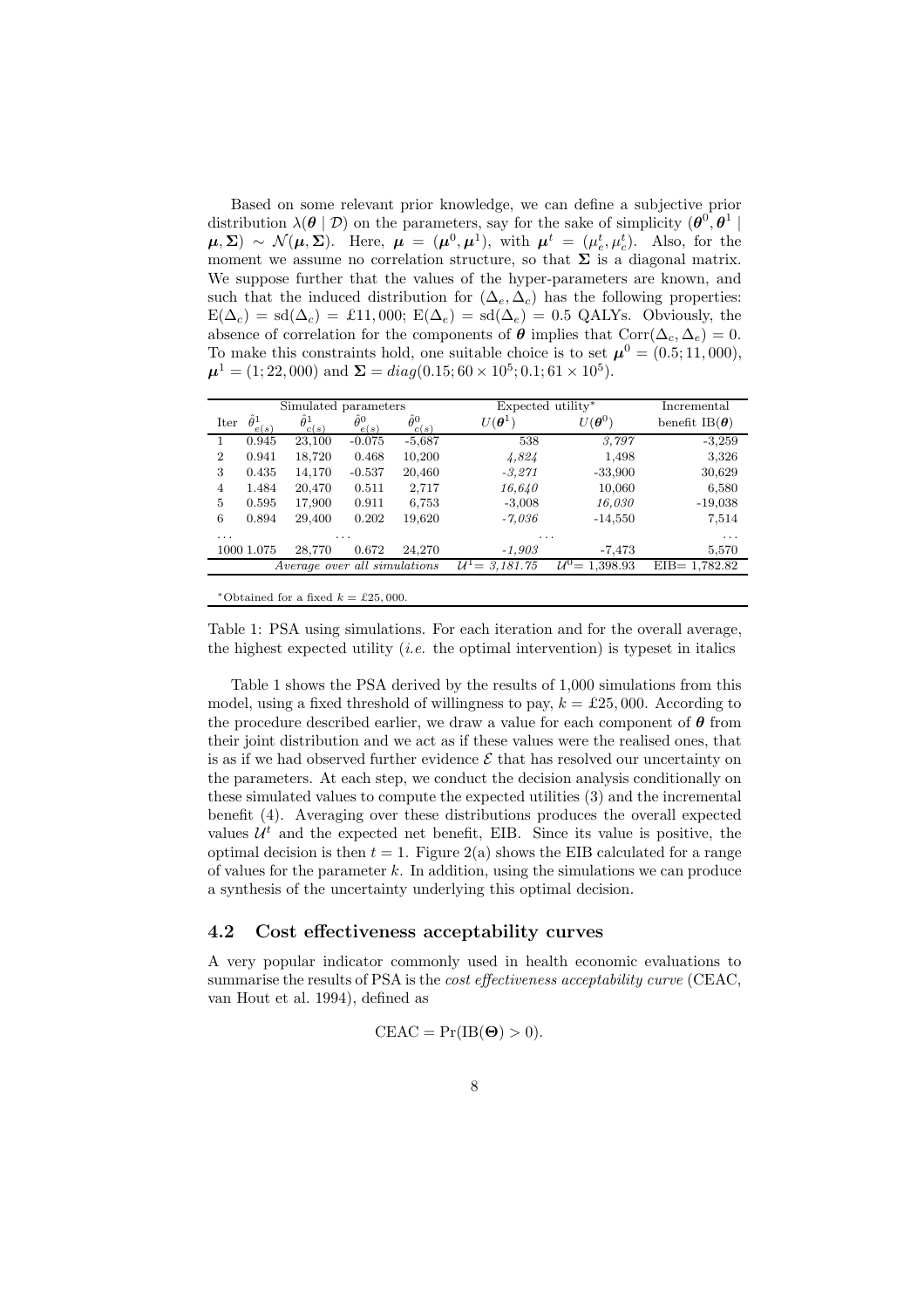

Figure 2: Decision analysis for the simulated data of § 4.1

If the net benefit is used as the utility function, this can be re-expressed as CEAC =  $Pr(k\Delta_e - \Delta_c > 0)$ , which obviously depends on the willingness to pay parameter k.

When  $EIB > 0$ , *i.e.* our optimal decision is treatment 1, this is the probability that learning the value of  $\Theta$  (resolving the uncertainty on the parameters) would not change that decision. The rational of PSA by means of the CEAC is therefore to compare the ideal decision process (by means of the IB) to the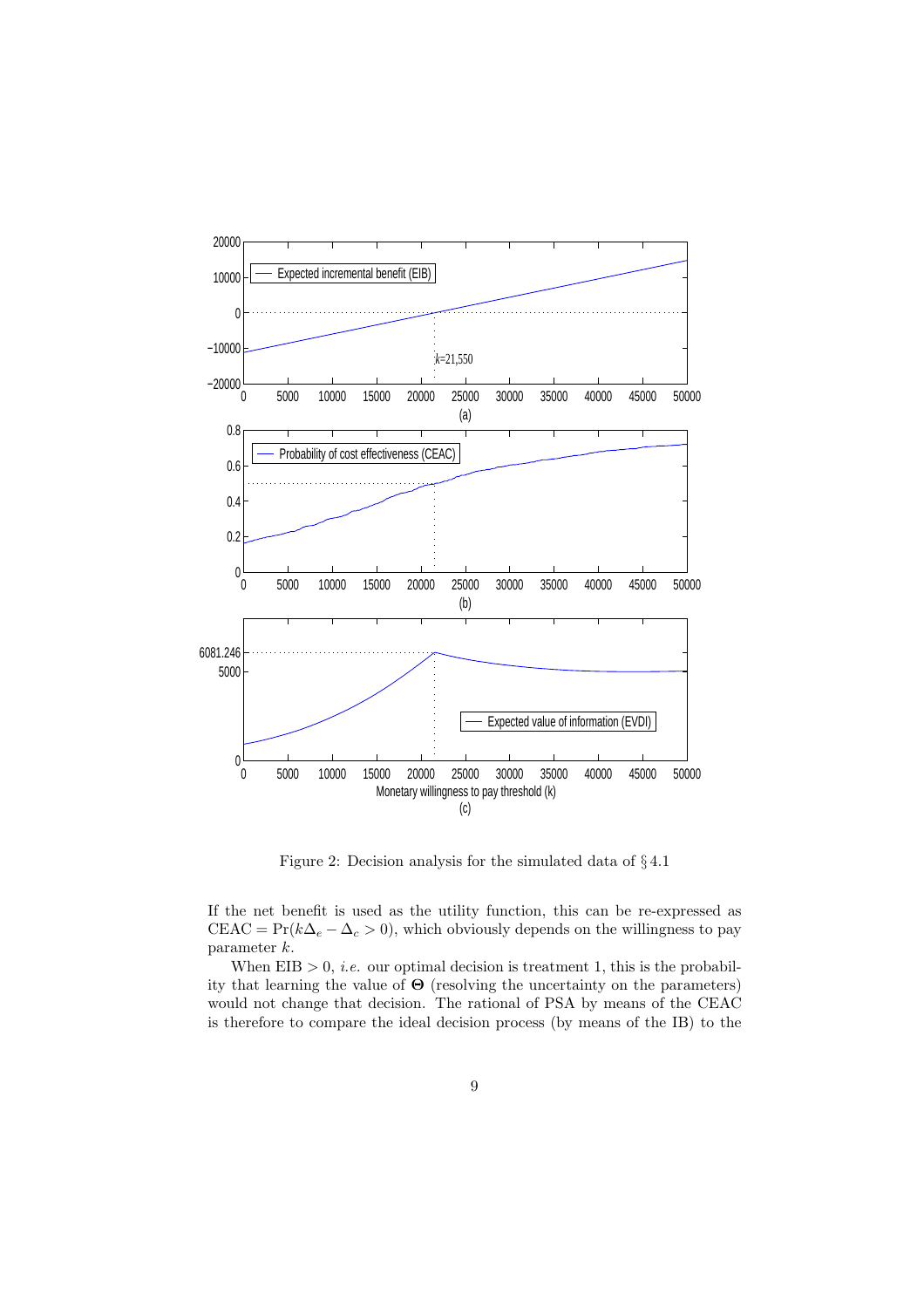actual one (through the EIB).

By their very nature, CEACs provide a simple synthesis of the uncertainty about the cost effectiveness of a given intervention (Fenwick et al. 2001) and have been widely used in the health economics literature (Briggs 2000, O'Hagan et al. 2000, O'Brien and Briggs 2002, Parmigiani 2002b, Spiegelhalter and Best 2003). The main advantage of CEACs is that they simply allow to summarise the probability of cost effectiveness upon varying the willingness to pay parameter, effectively performing a DSA on k. This circumstance proved to be particularly useful in presenting the results of economic analysis, as decision makers are often not ready to commit to a single value of k prior to the analysis being performed.

Figure 2(b) shows the CEAC for the fictional example presented above, upon varying the value of the parameter k in the range  $\mathcal{L}[0; 50, 000]$ . As is easy to see, for low values of k in agreement with the region in which  $EIB < 0$ , the probability of cost effectiveness is quite low, indicating higher uncertainty in the decision. In fact, for  $k = \pounds 25,000$  the probability of cost effectiveness is just 0.547. This figure can be deduced from Table 1 as the proportion of simulations for which  $IB(\theta) > 0$ .

Despite their wide use, some critical limitations have been pointed out, the main one being that CEACs do not contain a decision rule. For instance, Felli and Hazen (1999) noticed that they can only address the problem of how likely it is that resolving parameters uncertainty will change the optimal decision. Nevertheless, no explicit reference is made to the possible change in the payoffs. More recently, Koerkamp et al. (2007) suggested that very different distributions for the IB can produce the same value of the CEAC, which makes it difficult to interpret and might lead to incorrect conclusions for policy makers.

Consequently, by means of CEACs only a partial evaluation of the overall decision process is provided. For this reason, if sensitivity analysis is performed bearing in mind the comprehensive scenario depicted in Figure 1 (*i.e.* with the possibility of reviewing the decision), then the use of CEACs is clearly not ideal.

### 4.3 The value of distributional information

A purely decision-theoretic approach to PSA, overtaking the shortcomings of CEACs, is based on the value of information analysis (Howard 1966), an increasingly popular method in health economic evaluations (Felli and Hazen 1998, Felli and Hazen 1999, Claxton 1999a, Claxton et al. 2001, Ades et al. 2004, Brennan and Kharroubi 2005, Briggs et al. 2006, Fenwick et al. 2006). In this approach, rather than comparing the IB to the EIB, we seek to evaluate the differences between  $\mathcal{V}^*$ , the expectation of the overall "known distribution" utility (that is obtained when the parameters are assumed known), and  $\mathcal{U}^*$ , the overall utility calculated averaging out uncertainty in both parameters and observable variables.

The value of obtaining the *distributional* information  $\theta$  is

$$
\text{VDI}(\boldsymbol{\theta}) := U^*(\boldsymbol{\theta}) - \mathcal{U}^*,
$$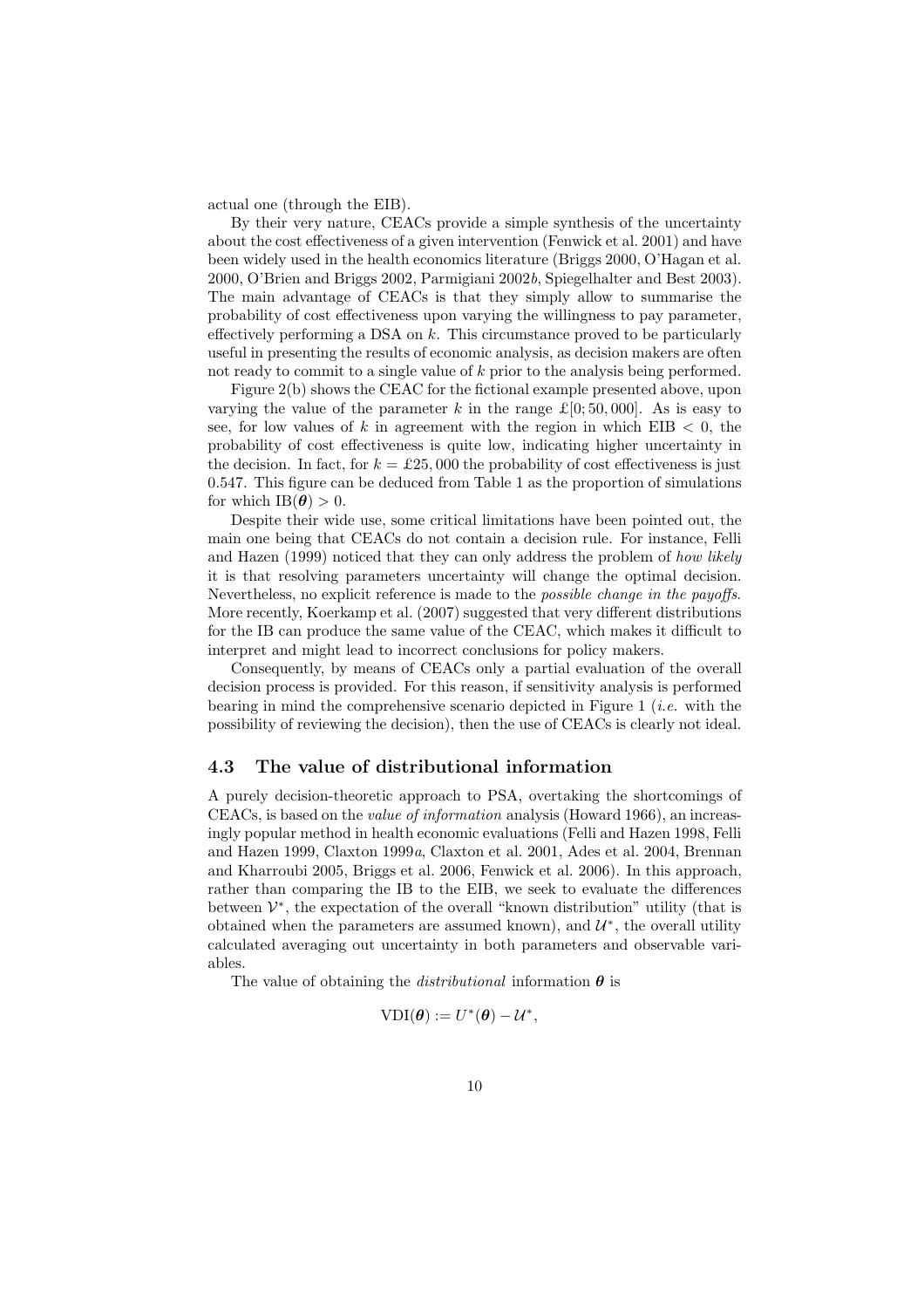which represents for each value of  $\theta$  the *opportunity loss* derived by choosing the alternative associated with the highest expected utility  $\mathcal{U}^*$ , instead of the one associated with the highest known distribution utility  $U^*(\theta)$ .

The initial value of the option to learn the parameters before having to  $\text{decide} \longrightarrow \text{the (prior) expected value of distributional information} \longrightarrow \text{is}$ 

$$
\begin{array}{rcl}\n\text{EVDI} & := & \int d\theta \,\lambda(\theta \mid \mathcal{E}) \,\text{VDI}(\theta) \\
& = & \int d\theta \,\lambda(\theta \mid \mathcal{E}) \,\text{max}\{\text{IB}(\theta), 0\} - \text{max}\{\text{EIB}, 0\}.\n\end{array} \tag{5}
$$

This is necessarily non-negative and it places an upper limit to the amount that we would be willing to pay (in utiles) to obtain any information, perfect or imperfect, about Θ.

By construction, the EVDI measures the weighted average opportunity loss induced by the decision that we make based on the EIB, the weight being the probability of incurring in that loss. Therefore, this measure gives us an appropriately integrated indication of:  $a)$  how much we are likely to lose if we take the "wrong" decision, and  $b$ ) how likely it is that we take it, as is easily appreciated re-expressing (5) as

$$
\begin{array}{rcl}\n\text{EVDI} & = & \text{E} \left[ \max \{ \text{IB}(\boldsymbol{\theta}), 0 \} \right] - \max \{ \text{EIB}, 0 \} \\
& = & \text{E} \left[ \text{IB}(\boldsymbol{\theta}) \mid \text{IB}(\boldsymbol{\theta}) > 0 \right] \times \text{Pr}(\text{IB}(\boldsymbol{\theta}) > 0) - \max \{ \text{EIB}, 0 \} \\
& = & \text{E} \left[ \text{IB}(\boldsymbol{\theta}) \mid \text{IB}(\boldsymbol{\theta}) > 0 \right] \times \text{CEAC} - \max \{ \text{EIB}, 0 \}\n\end{array}
$$

(the expectations are all taken with respect to the joint distribution of  $\theta$ ).

Figure 2(c) shows the analysis of EVDI as a function of the willingness to pay parameter k for the fictional example of  $\S 4.1$ . As one can see, the value of reducing the uncertainty on the parameters increases at a high rate for lower values of the threshold  $k$  (where the probability of changing the decision once the uncertainty on the parameters is resolved is higher  $-$  cfr. Figure 2(b). As appears obvious, when there is lower uncertainty on the actual cost effectiveness of the intervention, gathering new data becomes not as valuable and the EVDI slowly decreases.

Claxton (1999b) argues that if EIB  $> 0$ , then selecting the treatment  $t = 0$ just because there is a large variability in IB (*i.e.* from the analysis of  $CEAC$ ) results in imposing unnecessary loss to society as patients can not benefit from a potentially cost effective treatment. On the contrary, the analysis of EVDI provides the decision maker with a rational procedure that allows them to overcome this problem. If the large variability in IB is associated with low cost for additional research, then the decision maker can rightly temporise, or perhaps select the treatment  $t = 1$  only for a subset of the population.

As an example, in the analysis depicted in Figure 2 for  $k \geq \pounds 21,550$  the EIB is positive suggesting that treatment  $t = 1$  should be preferred, even if the CEAC implies a significant degree of riskiness associated with this decision, as the probability of cost effectiveness is only just above 0.5 for  $k = \pounds 21,550$  and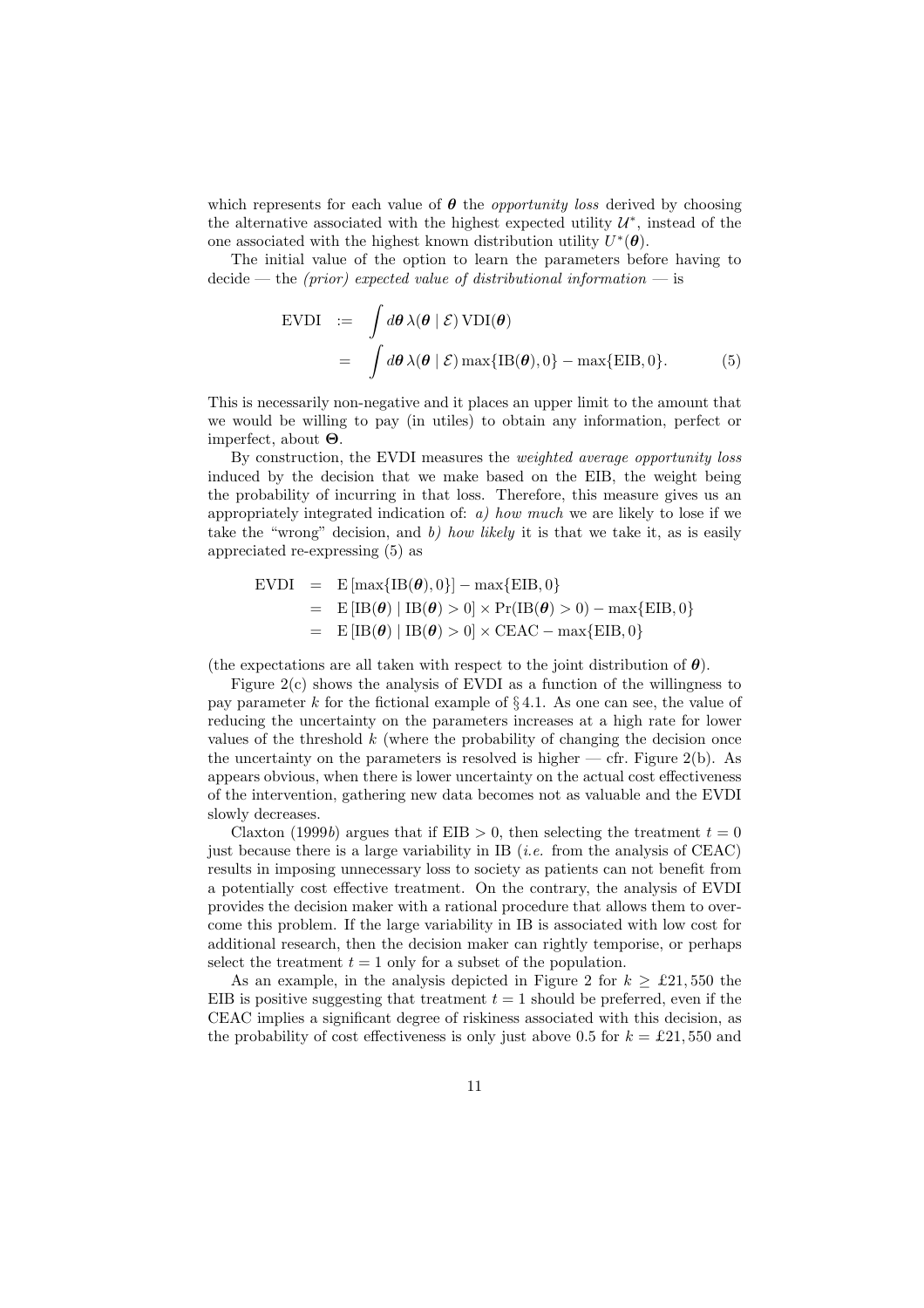does not exceed 0.7 for the highest willingness to pay threshold considered. The analysis of EVDI allows the decision maker to quantify the resources needed to reduce this riskiness by means of further research, the cost of which can be balanced with the expected returns in terms of increase in the precision of the decision process.

# 5 PSA of parameters uncertainty for instant decisions

In line with the recent developments of the literature, we argued in the previous section that since decision making is concerned with the integration of value and uncertainty, CEACs are inadequate to assess the sensitivity to imperfect knowledge of the parameters, being able to address the latter aspect only.

We now concentrate our attention to situations where the decision maker has to take an instant decision, *i.e.* the option of gathering additional evidence is not formally available. This might be relevant for example in the situation of completely innovative interventions, when it might be unlikely that a new evidence base is made available in the short term. In addition, it might be the case of some reimbursement agencies that are focused only on adoption problems and do not consider explicitly the issue of research prioritising (Sculpher et al. 2006).

Obviously, in this circumstance, the value of future information is not a helpful way to investigate sensitivity in the decision process. Nevertheless, we argue here that also in this case, regardless on the form of the utility function, the analysis of CEACs is misleading as it involves aspects that are not actually relevant in terms of decision making.

Consider again the simple multivariate normal model of § 4.1, but now with a correlation structure for the elements of the parameter vector. That is

$$
\Sigma = \left(\begin{array}{cccc} \tau_e^0 & \phi^0 \sqrt{\tau_e^0 \tau_c^0} & \rho_e \sqrt{\tau_e^0 \tau_e^1} & \psi \sqrt{\tau_e^0 \tau_c^1} \\ \phi^0 \sqrt{\tau_e^0 \tau_c^0} & \tau_c^0 & \xi \sqrt{\tau_c^0 \tau_e^1} & \rho_c \sqrt{\tau_c^0 \tau_c^1} \\ - - - - - - - - - - - - + - - - - - - - - - - - - - - \\ \rho_e \sqrt{\tau_e^1 \tau_e^0} & \xi \sqrt{\tau_e^1 \tau_c^0} & \tau_e^1 & \phi^1 \sqrt{\tau_e^1 \tau_c^1} \\ \psi \sqrt{\tau_c^1 \tau_e^0} & \rho_c \sqrt{\tau_c^1 \tau_c^0} & \phi^1 \sqrt{\tau_e^1 \tau_c^1} & \tau_c^1 \end{array}\right)
$$

is the covariance block matrix describing the joint variability of  $\theta_e$  and  $\theta_c$  within and between the two alternative treatments. In particular, the diagonal blocks of  $\Sigma$  describe the joint variability of the measure of effectiveness and cost within a single treatment regimen. This would only involve the marginal distribution of each parameter  $\mathbf{\Theta}^t$ .

On the contrary, the off-diagonal blocks of  $\Sigma$  include:

— the correlations between the measures of effectiveness across different treatments, represented by  $\rho_e$ ;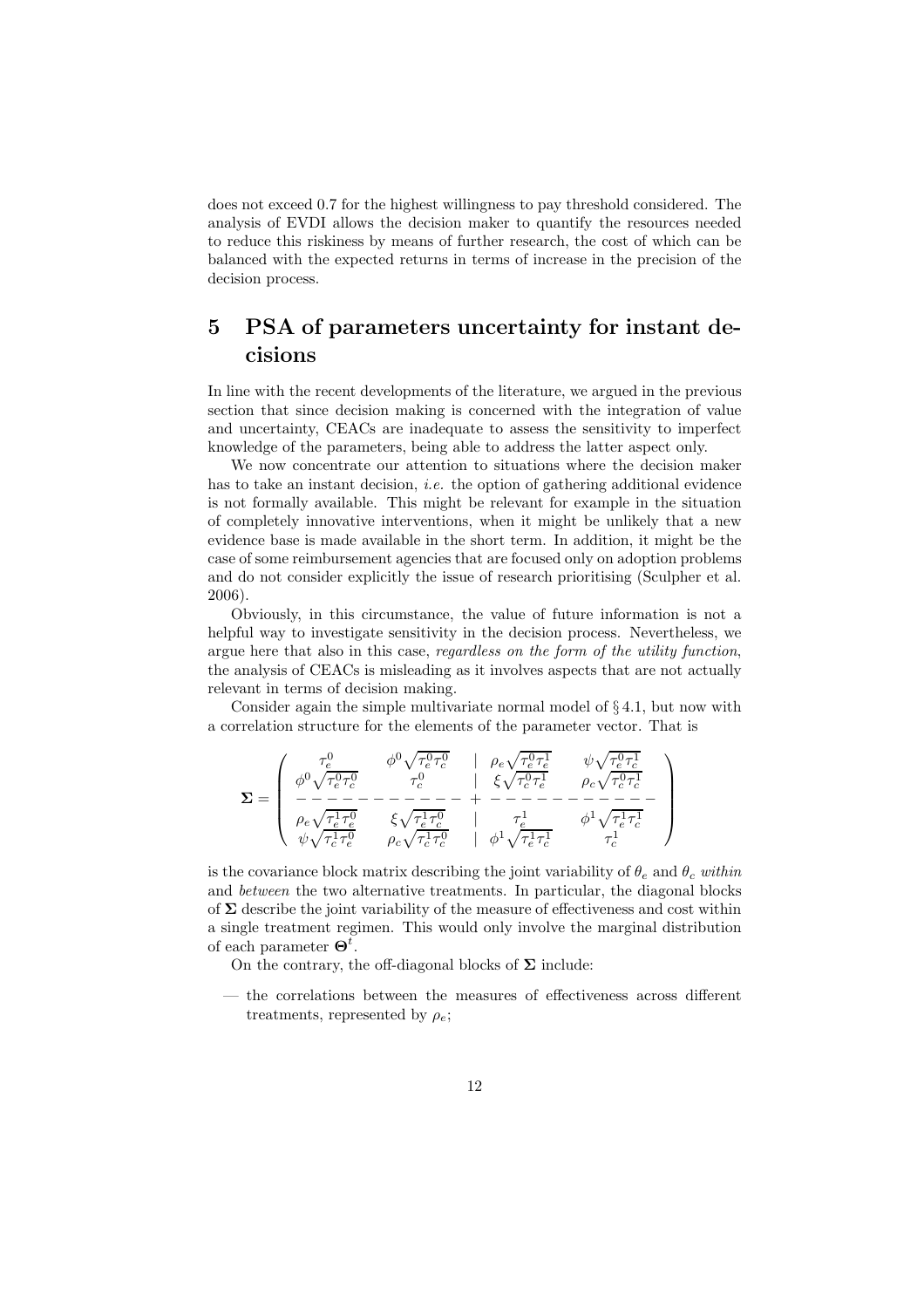- the correlations between the measures of cost across different treatments, represented by  $\rho_c$ ;
- the cross correlations between effectiveness and cost across different treatments, represented by  $\psi$  and  $\xi$ ,

*i.e.* they concern the joint distribution of  $(\mathbf{\Theta}^0, \mathbf{\Theta}^1)$ .

We might reasonably suppose that  $\psi, \xi = 0$ , but since the two programmes are addressing the same disease or condition, it seems plausible to let the average cost and benefits have a certain degree of correlation between them, captured by  $(\rho_e, \rho_c)$ . In practice, parameters independence is often assumed across the different treatments, that is  $\rho_e$ ,  $\rho_c = 0$  (see for instance the analysis of Spiegelhalter et al. 2004, page 313), but this more general construction shows that we have to be very careful to distinguish the within- and between-population components of variation, even in the case of the simple bivariate normal model.

Considering the usual utility measure  $u(y, t) = ke - c$ , the analysis of §2.1 suggests that the decision between the alternative treatments is based on the comparison of the expected utilities, which in this case are easily computed as  $\mathcal{U}^t = k\mu_e^t - \mu_c^t.$ 

Similarly, (3) is

$$
U(\boldsymbol{\theta}^t) = \int de \int dc \left( ke - c \right) p(e, c \mid \boldsymbol{\theta}^t)
$$
  
=  $k\theta_e^t - \theta_c^t$ 

and the incremental benefit is easily calculated as

IB(
$$
\theta
$$
) =  $(k\theta_e^1 - \theta_c^1) - (k\theta_e^0 - \theta_c^0)$   
 =  $k(\theta_e^1 - \theta_e^0) - (\theta_c^1 - \theta_c^0)$   
 =  $k\delta_e - \delta_c$ ,

where  $\delta_e$  and  $\delta_c$  are respectively the realised values of the random variables  $\Delta_e = (\Theta_e^1 - \Theta_e^0)$  and  $\Delta_c = (\Theta_c^1 - \Theta_c^0)$  — cfr. § 2.2.

In this simple case, the random quantity  $IB(\Theta)$  is a linear combination of normally distributed components and therefore it has a normal distribution with mean

$$
m := \mathcal{E}(k\Delta_e - \Delta_c) = k(\mu_e^1 - \mu_e^0) - (\mu_c^1 - \mu_c^0)
$$

and variance

$$
v^{2} := k^{2} \text{Var}(\Delta_{e}) + \text{Var}(\Delta_{c}) - 2k \text{Cov}(\Delta_{e}, \Delta_{c}).
$$

Setting  $\psi, \xi = 0$ , but allowing for dependence across treatments and using the properties of variance and covariance of a linear transformation, we also have

$$
\alpha := k^2 \text{Var}(\Delta_e) = k^2 (\tau_e^1 + \tau_e^0 - 2\rho_e \sqrt{\tau_e^0 \tau_e^1}),
$$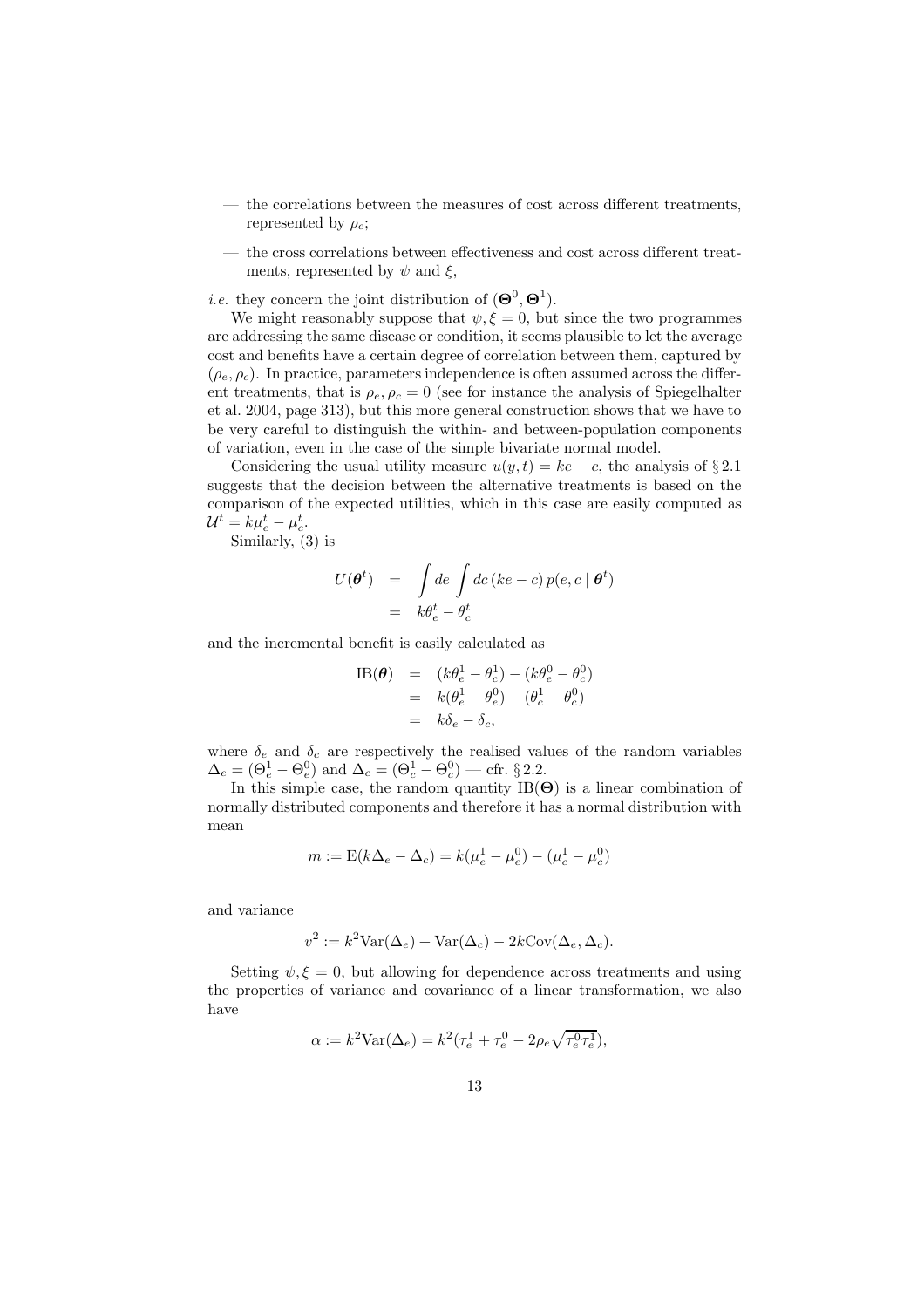$$
\beta := \text{Var}(\Delta_c) = \tau_c^1 + \tau_c^0 - 2\rho_c \sqrt{\tau_c^0 \tau_c^1}
$$

and

$$
\gamma := 2k \text{Cov}(\Delta_e, \Delta_c) = 2k(\phi^1 \sqrt{\tau_e^1 \tau_c^1} - \phi^0 \sqrt{\tau_e^0 \tau_c^0}),
$$

from which we can finally derive

$$
\text{CEAC} = \Pr(\text{IB}(\boldsymbol{\theta}) > 0) = \Phi\left(\frac{m}{\sqrt{\alpha + \beta - \gamma}}\right),
$$

where  $\Phi$  is the Normal cdf.

As is easy to see,  $\alpha$  and  $\beta$  depend on the correlation between  $\mathbf{\Theta}^0$  and  $\mathbf{\Theta}^1$ , as measured by the parameters  $(\rho_e, \rho_c)$ . This is true irrespective of the form of the utility function. On the contrary, the decision rule is based on  $m$ , a quantity that, regardless on the utility function, only involves the marginal distributions of  $\Theta^0$  and  $\Theta^1$ . Notice that due to the linearity of the net benefit, only the mean values  $(\mu_e^t, \mu_c^t)$  are involved in this case, *i.e.* the marginal distributions do not depend on the correlation between the components of the parameters within a single treatment group (described by  $\phi^t$ ). However, different choices for u could be such that  $\phi^t$  — but not  $(\rho_e, \rho_c)!$  — becomes relevant for the determination of the expected utility.

This considerations show that PSA should be focused only on the quantities that matter for the decision process and not consider other (irrelevant) aspects of the distribution of the random quantity  $IB(\Theta)$ . Therefore, also in this case the CEAC is not "fit for purpose". Obviously, if we assume independence across treatments, this problem is not evident. But this analysis shows that in case of instant decisions, marginalisation should be the only criterion; within the Bayesian approach, this would allow to consider the underlying uncertainty in the random quantities, correctly considering the average values of the utilities.

Figure 3 shows the resulting CEAC from three different scenarios about the value of the correlation parameters in the running example. As one can see, despite the fact that the decision process is unique as the marginal averages are the same in all the scenarios, PSA performed by means of CEAC produces three different curves and should therefore be treated with caution.

### 5.1 PSA of the form of the utility function: including a risk aversion parameter in the net benefit

A more appropriate way of conducting a PSA would be to take into account more general forms for the utility function, for instance to include the possibility that the decision maker is not willing to take risks in deciding which intervention is to be implemented. Consider again the same model for  $(e, c | \theta^t, S^t)$ , with

$$
\boldsymbol{S}^t = \boldsymbol{S} = \left( \begin{array}{cc} \sigma_e^2 & \xi \sigma_e \sigma_c \\ \xi \sigma_e \sigma_c & \sigma_c^2 \end{array} \right)
$$

that is, for the sake of simplicity, we assume here that the elements of the population covariance matrix are common to the two treatment groups (although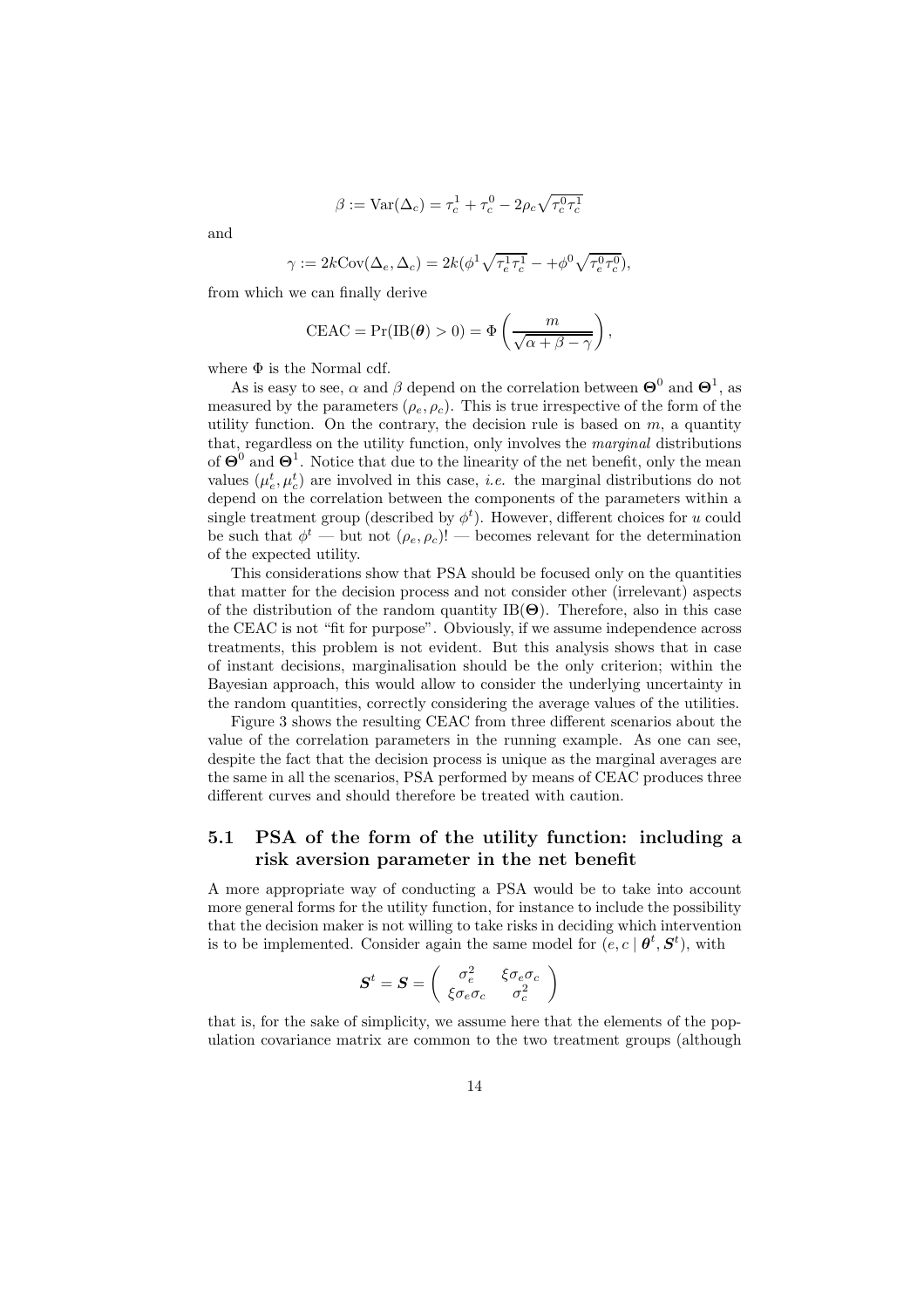

Figure 3: CEAC for the simulated data of § 4.1 upon variations in the correlation parameters. The blue line represents the situation where all the correlation parameters are set to 0; the red line is produced setting  $\phi^0 = 0.4$ ,  $\phi^1 = -0.6$ ,  $\rho_e = -0.8$  and  $\rho_c = 0.2$ ; and finally the black line considers the case where  $\phi^0 = 0.4, \, \phi^1 = -0.6, \, \rho_e = 0.8 \text{ and } \rho_c = -0.2$ 

this assumption is not essential). The variable  $y = (ke - c)$  has then a normal distribution  $y \mid \boldsymbol{\theta}^t, \mathbf{S} \sim \mathcal{N}(k \theta_e^t - \theta_c^t, k^2 \sigma_e^2 + \sigma_c^2 - 2k \xi \sigma_e \sigma_c).$ 

Instead of the net benefit (1), we now consider a more complex utility function of the form

$$
u(y,r,t) = \frac{1}{r} \left[1 - \exp(-ry)\right],
$$

where  $r > 0$  represents a parameter of *risk aversion*. This represents a generalisation of the standard form of utility including (constant) risk aversion (Raiffa 1968, Jordaan 2005).

Now, in line with the analysis of  $\S 4$ , the quantity that we should investigate for PSA of uncertainty in the parameters, the known distribution utility (3), is

$$
U(\boldsymbol{\theta}^t, \mathbf{S}) = \int dy \frac{1}{r} \left[1 - \exp(-ry)\right] p(y | \boldsymbol{\theta}^t, \mathbf{S})
$$

$$
= \frac{1}{r} \left[1 - M_Y(-r)\right]
$$

where  $M_Y(-r) := \mathbb{E}[\exp(-rY)]$  is the moment generating function of the random quantity Y evaluated at the point  $-r$ . Notice that in this case, this expected utility *does* depend on the population variance matrix  $S$ , as the utility function is no longer linear in  $(e, c)$ . However, thanks to the assumption of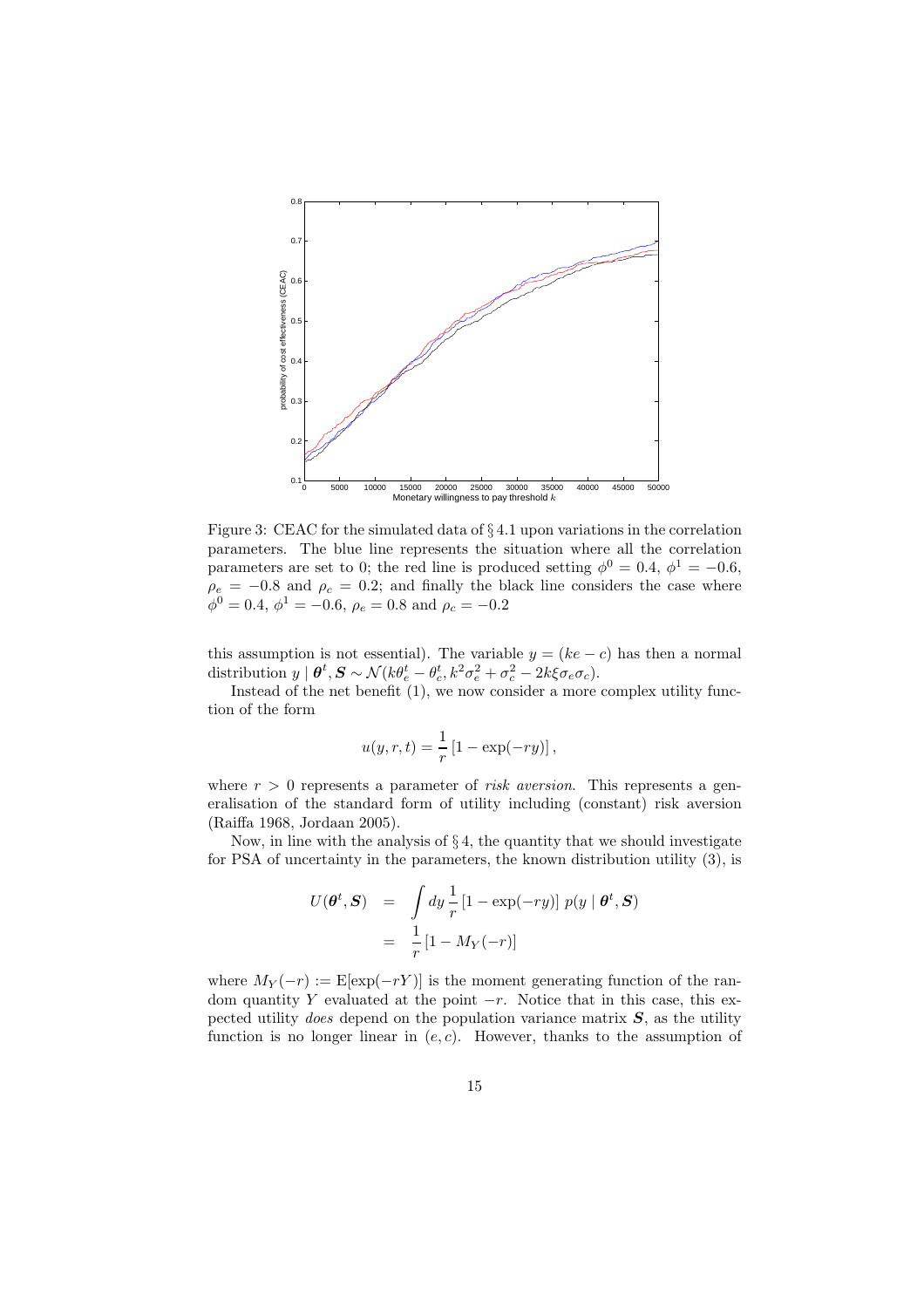normality, it is easy to calculate

$$
U(\boldsymbol{\theta}^t, \mathbf{S}) = \frac{1}{r} \left\{ 1 - \exp \left[ -r \left( k \theta_e^t - \theta_c^t \right) + \frac{r^2}{2} \left( k^2 \sigma_e^2 + \sigma_c^2 - 2k \xi \sigma_e \sigma_c \right) \right] \right\}.
$$

Consequently, the incremental benefit (4) is in this case

IB(
$$
\theta
$$
,  $S$ ) =  $-\frac{1}{r} \exp \left[\frac{r^2}{2} \left(k^2 \sigma_e^2 + \sigma_c^2 - 2k\xi\sigma_e\sigma_c\right)\right] \times$   
\n
$$
\left\{ \exp \left[-r \left(k\theta_e^1 - \theta_c^1\right)\right] - \exp \left[-r \left(k\theta_e^0 - \theta_c^0\right)\right] \right\},
$$

now a function of two deterministic parameters, the willingness to pay  $k$  and the risk aversion  $r$ . Then, it is interesting to summarise the distribution of the IB upon variations in both these quantities.

Figure 4 shows the expected incremental benefit EIB for some different values of  $r$  and as a function of  $k$ . As is possible to see, in this case the EIB is no longer linear; moreover, for low values of k (*i.e.*  $k < \pounds22000$ ) it is negative regardless on the level of risk aversion. Therefore, in these cases the new treatment would not be enough cost effective for the decision maker.



Figure 4: Analysis of the expected incremental benefit including a parameter of risk aversion

Depending on the risk aversion of the decision maker, for values of  $k \in \mathbb{R}$  $\pounds$ [22 260; 22 630], the EIB becomes positive, so that the optimal decision is changed and now the new treatment is enough cost effective, increasingly so when the decision maker is more risk averse, as is shown in see Figure 5 (a zoom out of the relevant portion of Figure 4).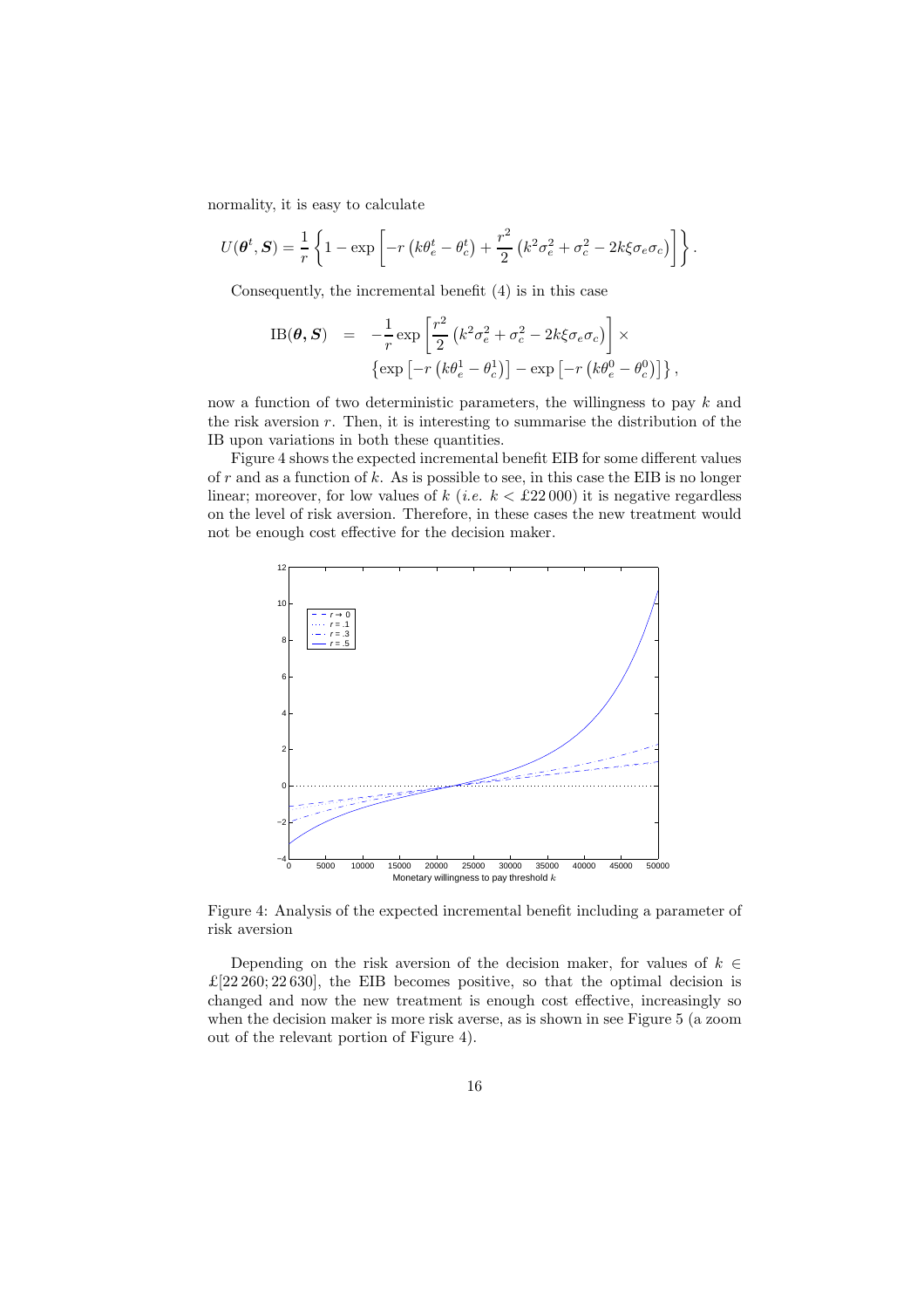

Figure 5: The break even points (*i.e.* the points where the optimal decision is changed from  $t = 0$  to  $t = 1$ ) for different values of r

# 6 Conclusions

In this paper we reviewed the methodology of sensitivity analysis in health economics. The recent past years witnessed the establishment of formal statistical decision-theoretic foundations in this field, along with the increasing awareness of the relevance of monitoring uncertainty in the decision process.

Our standpoint is that PSA is an important component of any health economic analysis; however, we also believe that it should be consistent with the precepts of formal decision-theory, that is it should only concern those aspects that turn out to be crucial in determining the optimal decision. While, on the one hand this concept is not new in the literature, we also argued on the other hand that care should be taken to consider the appropriate context, e.g. whether or not further information could be gathered.

In any case, we showed that commonly used methodologies for PSA, such as the analysis of the probability of cost effectiveness summarised by the CEAC, violate the above precepts and therefore we argue that they should be replaced with considerations of expected utility gain, that is the more formal and informative analysis of the value of information, when the option of gathering additional data is available. Moreover, standard methodologies exist that allow the incorporation of risk aversion in the definition of the utility function; these should be exploited to represent more precisely the objective of the public decision makers in problem of identification of an optimal strategy.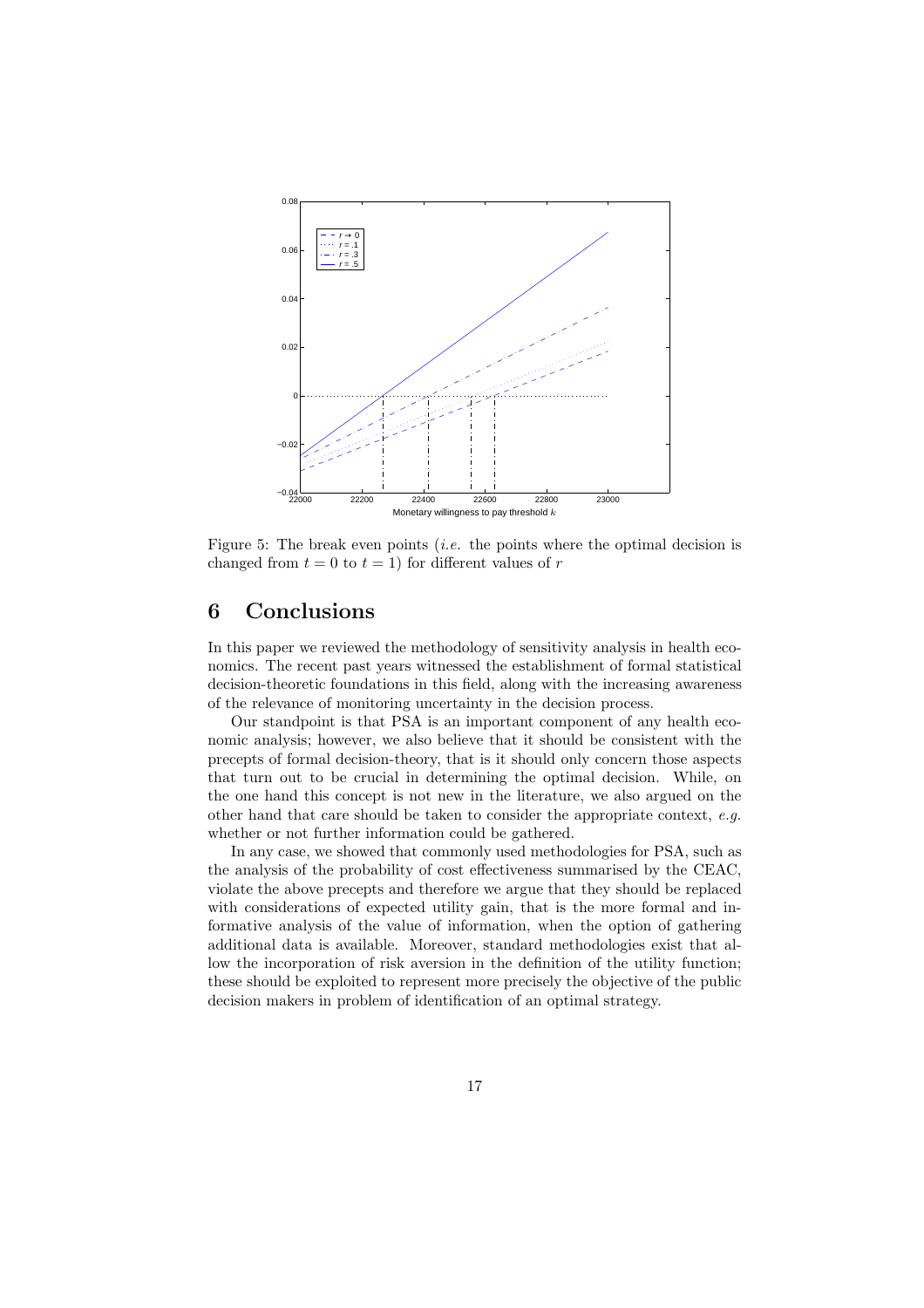## Acknowledgments

The authors are most grateful for the support for this research that was provided by the Leverhulme Foundation and the Economic and Social Research Council to University College London.

## References

- Ades, A., Lu, G. and Claxton, K. (2004), 'Expected Value of Sample Information Calculations in Medical Decision Modeling', Medical Decision Making 24, 207–227.
- Brennan, A. and Kharroubi, S. (2005), Efficient Computation of Partial Expected Value of Sample Information Using Bayesian Approximation, Research Report 560/05, Department of Probability and Statistics, University of Sheffield, UK.
- Briggs, A. (2000), 'Handling Uncertainty in Cost-Effectiveness Models', Pharmacoeconomics 22, 479–500.
- Briggs, A. (2001), 'A Bayesian Approach to Stochastic Cost-Effectiveness Analysis', International Journal of Technology Assessment in Health Care 17, 69– 82.
- Briggs, A., Goeree, R., Blackhouse, G. and O' Brien, B. (2002), 'Probabilistic Analysis of Cost-Effectiveness Models: Choosing between Treatment Strategies for Gastroesophageal Reflux Disease', Medical Decision Making 4, 290–308.
- Briggs, A., Schulpher, M. and Claxton, K. (2006), Decision modelling for health economic evaluation, Oxford University Press, Oxford, UK.
- Claxton, K. (1999a), 'Bayesian approaches to the value of information: implications for the regulation of new pharmaceutical', Health Economics 8, 269– 274.
- Claxton, K.  $(1999b)$ , 'The irrelevance of inference: a decision-making approach to stochastic evaluation of health care technologies', Journal of Health Economics 18, 342–364.
- Claxton, K., Neumann, P., Araki, S. and Weinstein, M. (2001), 'Bayesian Value-Of-Information Analysis', International Journal of Technology Assessment in Health Care 17, 38–55.
- Claxton, K., Schulpher, M., McCabe, C., Briggs, A., Akehurst, R., Buxton, M., Brazier, J. and O'Hagan, A. (2005), 'Probabilistic sensitivity analysis for NICE technology assessment: not an optional extra', Health Economics 14, 339–347.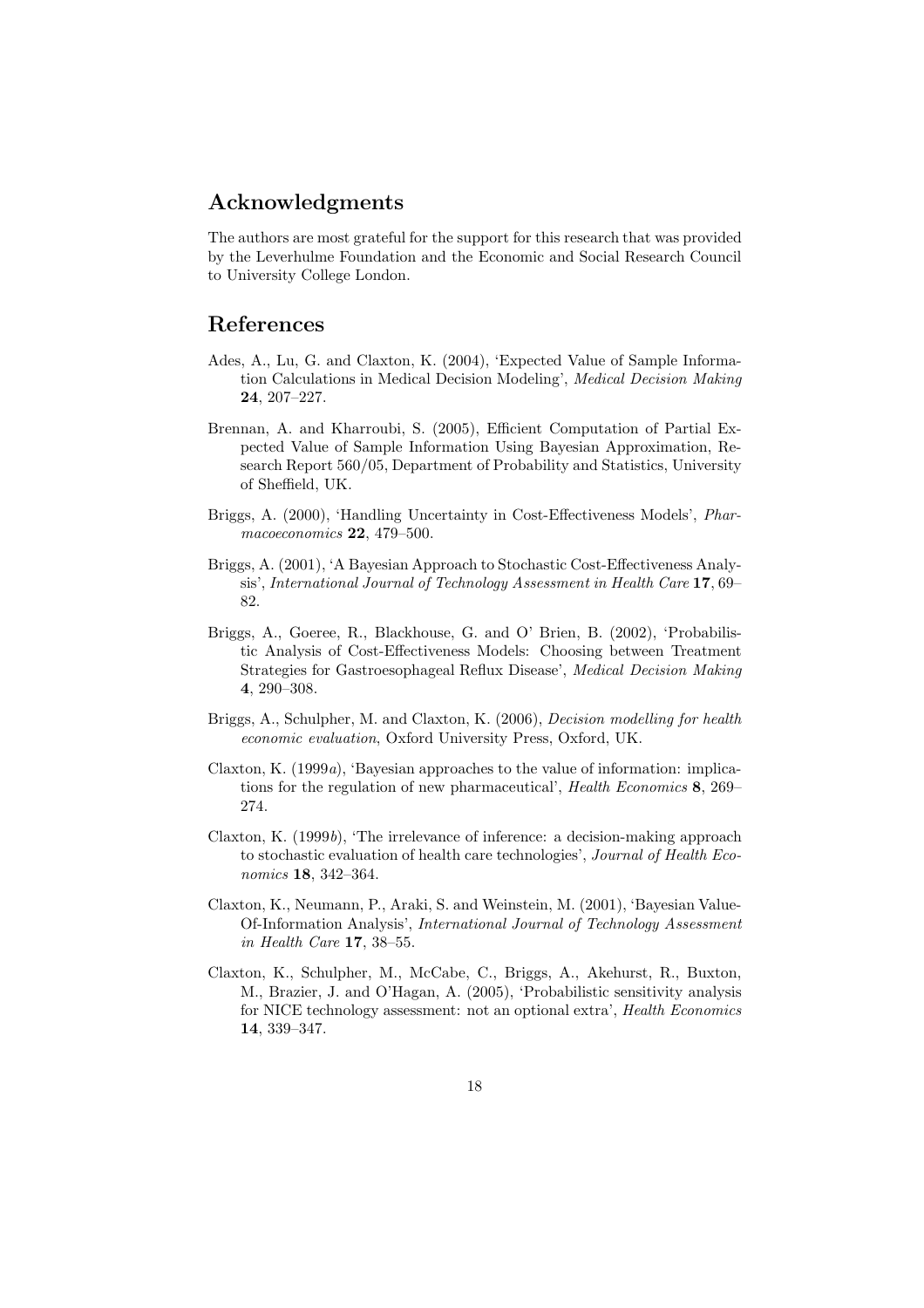- de Finetti, B. (1974), Theory of Probability, Vol. 1, John Wiley and Sons, New York, NY.
- Doubilet, P., Begg, C., Weinstein, M., Braun, P. and McNeil, B. (1985), 'Probabilistic sensitivity analysis using Monte Carlo simulation. A practical approach', Medical Decision Making 5, 157–177.
- Felli, J. and Hazen, G. (1998), 'Sensitivity analysis and the expected value of perfect information', Medical Decision Making 18, 95–109.
- Felli, J. and Hazen, G. (1999), 'A Bayesian approach to sensitivity analysis', Health Economics 8, 263–268.
- Fenwick, E., Claxton, K. and Schulpher, M. (2001), 'Representing uncertainty: the role of cost effectiveness acceptability curves', Health Economics 10, 779–787.
- Fenwick, E., Palmer, S., Claxton, K., Sculpher, M., Abrams, K. and Sutton, A. (2006), 'An Iterative Bayesian Approach to Health Technology Assessment: Application to a Policy of Preoperative Optimization for Patients Undergoing Major Elective Surgery', Medical Decision Making 26, 480–496.
- Griffin, S., Claxton, K., Hawkins, N. and Sculpher, M. (2006), 'Probabilistic Analysis and Computationally Expensive Models: Necessary and Required?', Value in Health 9, 244–252.
- Howard, R. (1966), Information Value Theory, in 'IEEE Transactions on System Science and Cybernetics', SCC-2,  $(1)$  22-26.
- Jordaan, I. (2005), Decisions under uncertainty, Cambridge University Press, Cambridge, UK.
- Koerkamp, B., Hunink, M., Stijnen, T., Hammitt, J., Kuntz, K. and Weinstein, M. (2007), 'Limitations of acceptability curves for presenting uncertainty in cost-effectiveness analyses', Medical Decision Making 27 (2), 101–111.
- O'Brien, B. and Briggs, A. (2002), 'Analysis of uncertainty in health care costeffectiveness studies: an introduction to statistical issues and methods', Statistical Mehods in Medical Research 11, 455–468.
- O'Hagan, A., Mc Cabe, C., Akehurst, R., Brennan, A., Briggs, A., Claxton, K., Fenwick, E., Fryback, D., Sculpher, M., Spiegelhalter, D. and Willan, A. (2004), 'Incorporation of uncertainty in health economic modelling studies', Pharmacoeconomics 23, 539–536.
- O'Hagan, A. and Stevens, J. (2001), 'A framework for cost-effectiveness analysis from clinical trial data', Health Economics 10, 303–315.
- O'Hagan, A., Stevens, J. and Montmartin, J. (2000), 'Inference for the costeffectiveness acceptability curve and cost-effectiveness ratio', Pharmacoeconomics 17, 339–349.